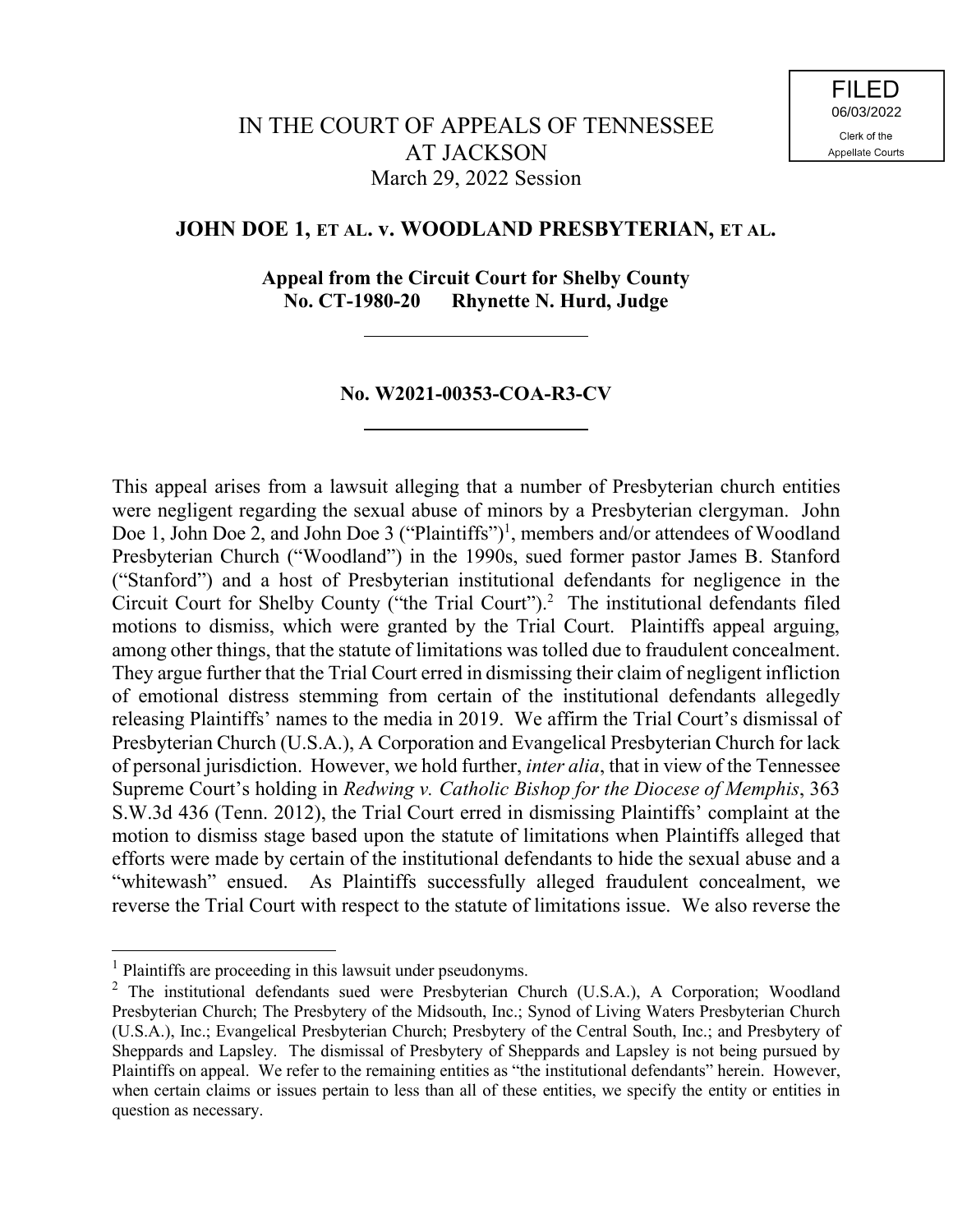Trial Court's dismissal of Plaintiffs' negligent infliction of emotional distress claim against Woodland and Presbytery of the Central South, Inc. We, therefore, affirm in part and reverse in part the judgment of the Trial Court, and remand for further proceedings consistent with this Opinion.

# **Tenn. R. App. P. 3 Appeal as of Right; Judgment of the Circuit Court Affirmed, in Part, and Reversed, in Part; Case Remanded**

D. MICHAEL SWINEY, C.J., delivered the opinion of the court, in which J. STEVEN STAFFORD, P.J., W.S., and CARMA DENNIS MCGEE, J., joined.

Gary K. Smith, Karen M. Campbell, and Jeffrey S. Rosenblum, Memphis, Tennessee, for the appellants, John Doe 1, John Doe 2, and John Doe 3.

Jeremy S. Rogers, Louisville, Kentucky, and Molly Glover and Lani D. Lester, Memphis, Tennessee, for the appellee, Presbyterian Church (U.S.A.), A Corporation.

Christopher L. Ehresman, Des Moines, Iowa, for the appellee, Woodland Presbyterian Church.

Jill M. Steinberg and Shayna A. Giles, Memphis, Tennessee, for the appellee, The Presbytery of the Mid-South, Inc.

William R. Johnson, Brentwood, Tennessee, for the appellee, Synod of Living Waters Presbyterian Church (U.S.A.), Inc.

Richard D. Underwood, Memphis, Tennessee, for the appellees, Evangelical Presbyterian Church and Presbytery of the Central South, Inc.<sup>3</sup>

Kimberly M. Ingram, Nashville, Tennessee, for the appellee, Presbytery of Sheppards and Lapsley.<sup>4</sup>

James B. Stanford, Pro Se appellee.<sup>5</sup>

 $\overline{a}$ 

 $3$  Although these parties are represented by the same attorney, they have filed separate briefs on appeal.

<sup>&</sup>lt;sup>4</sup> Presbytery of Sheppards and Lapsley, an Alabama corporation headquartered in Alabama, elected to not file a brief on appeal. In their complaint, Plaintiffs alleged: "By 2019 Pastor James Stanford was an associate pastor at First Presbyterian Church in Birmingham, Alabama, a member of Presbyterian Church (U.S.A.) under the governance of the Defendant Presbytery of Sheppards and Lapsley who had responsibility to investigate Stanford when the allegations were made." Plaintiffs do not appeal the dismissal of Presbytery of Sheppards and Lapsley, and we leave its dismissal undisturbed herein.

 $<sup>5</sup>$  Stanford filed no brief on appeal. This appeal concerns the dismissal of the institutional defendants.</sup>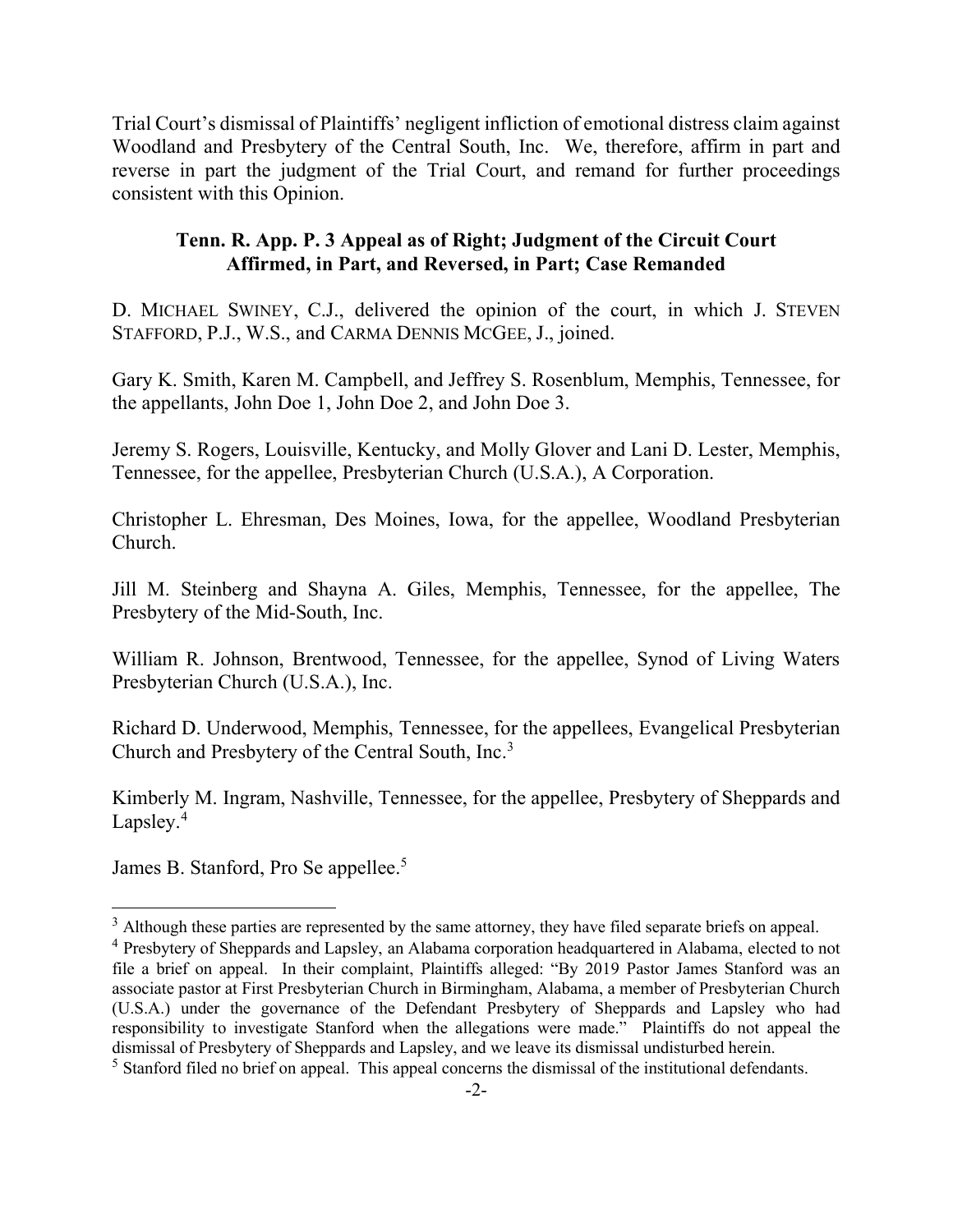#### **OPINION**

#### **Background**

In May 2020, Plaintiffs filed suit in the Trial Court against Stanford and a host of Presbyterian institutional defendants. As this case was disposed of as to the institutional defendants at the motion to dismiss stage, we deem it appropriate to set out the allegations of Plaintiffs' complaint in some detail. Plaintiffs alleged, in part, as follows: that, in the mid-1990s, Plaintiffs and their families were either members or regular attenders of Woodland where Stanford was the lead pastor; that Stanford would invite Plaintiffs over to his church-provided house called "the manse" to spend the night; that Stanford sexually abused Plaintiffs on these visits; that Woodland allowed Stanford "unfettered access" to minors; and that "the Church leaders knew that Stanford was inviting young boys to spend the night at his house from the very start of this inappropriate conduct and even before any overt acts of sexual abuse had occurred, and they did nothing to stop him from continuing this practice." Plaintiffs stated further:

Woodland Presbyterian Church, including its Session, and other Defendants, Presbytery of the Mid-South, Synod of Living Waters, Presbyterian Church (U.S.A.), the Presbyterian Church (U.S.A.), Presbytery of the Central South, Inc., and Evangelical Presbyterian Church, failed to have policies in place that would prevent Pastor Stanford from being alone with minors on churchowned property, and Defendants failed to have training for its employees and staff to identify suspicious behavior and report it to prevent abuse from occurring. Finally, when these allegations came to light again in June of 2019, Woodland Presbyterian Church, under the leadership of Defendants Presbytery of the Central South, Inc. and the Evangelical Presbyterian Church, failed to acknowledge the truthful allegations of abuse, failed to protect the identity of the young men who had the courage to assert the allegations, and otherwise failed to take the heinous allegations asserted by John Doe 1, John Doe 2, and John Doe 3 seriously.

Additionally, Plaintiffs alleged that the Presbyterian Church and its subdivisions did little or nothing to train employees and agents to look for abusers; that in the early 1990s, the Presbyterian Church conducted a study on sexual abuse by clergymen which found the Church at all levels lacking in policies and procedures to deal with sexual abuse by clergymen; that Plaintiffs reported their abuse to a Woodland Sunday school teacher at the time but they were simply made to confront Stanford, who denied the abuse; and that Plaintiffs have experienced harm, pain, suffering, and anxiety that they otherwise would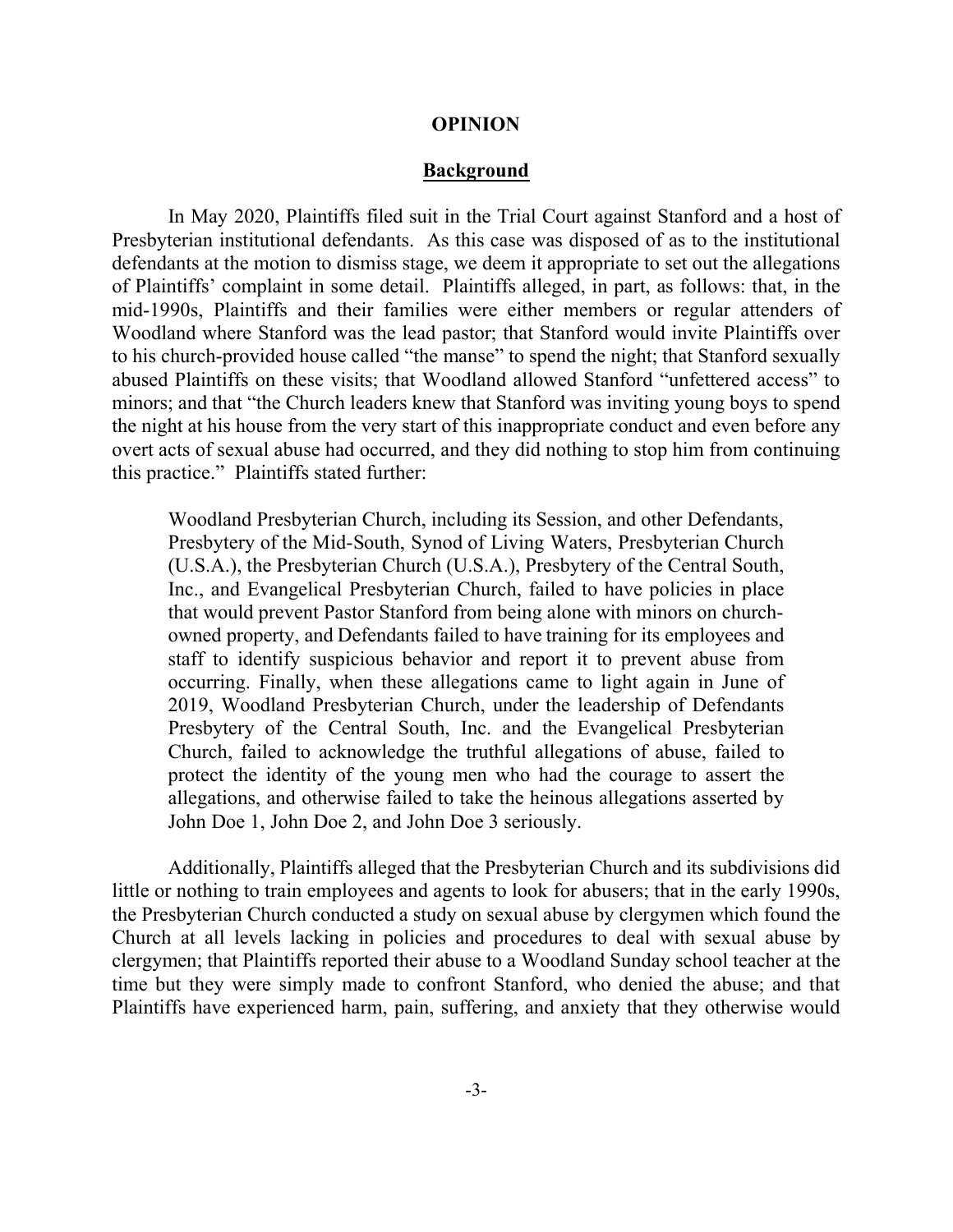not have but for Woodland; its Session; <sup>6</sup> The Presbytery of the Mid-South, Inc.; Synod of Living Waters Presbyterian Church (U.S.A.), Inc.; Presbyterian Church (U.S.A.), A Corporation; their employees and agents; and Stanford, himself.

Plaintiffs alleged further that in June 2019, John Doe 3 contacted Pastor Matt Miller at Woodland about the abuse Plaintiffs suffered; that John Doe 3 was told Miller believed him because he had heard stories supporting Plaintiffs' claims; that in August 2019, former Woodland Pastor John Sowers told John Doe 1 that the situation surrounding Stanford had been "fully investigated" at the time; however, that no one had been interviewed as part of the investigation except Stanford and he was only asked about one isolated incident with one victim; that when John Doe 1 contacted John Sowers in early 2020 seeking more information, Sowers said he needed to "pray about it" and asked for the "gift of time"; and that Plaintiffs thereafter never heard from Sowers again. With regard to their specific allegations as to the institutional defendants' breaches of duty, Plaintiffs asserted:

Defendants Woodland Presbyterian Church including its Session, the Presbytery of the Mid-South, Synod of Living Waters, Presbyterian Church (U.S.A.), their employees and agents, including James Stanford were in a fiduciary relationship with John Doe 1, John Doe 2, and John Doe 3. The Defendants were in a position of trust and confidence with John Doe 1, John Doe 2, and John Doe 3. John Doe 1, John Doe 2, and John Doe 3 looked to Woodland Presbyterian Church, including its Session, the Presbytery of the Mid-South, Synod of Living Waters, Presbyterian Church (U.S.A.), and their employees and agents, including Stanford, for guidance, education, instruction, and spiritual growth as a person. In addition, the Defendants knew or should have known that Stanford had misused his position and groomed John Doe 1, John Doe 2, and John Doe 3 for an inappropriate, physical and/or sexual relationship. Woodland Presbyterian Church, including its Session, the Presbytery of the Mid-South, Synod of Living Waters, Presbyterian Church (U.S.A.), and their employees and agents had a duty to John Doe 1, John Doe 2, and John Doe 3 and breached the duty to:

(a) Investigate, warn, and protect John Doe 1, John Doe 2, and John Doe 3 from the potential for harm from Pastor James Stanford;

(b) Disclose its awareness of facts regarding Pastor James Stanford that created a likely potential for harm;

(c) Properly screen and vet its prospective employees, employees, agents and volunteers, including Pastor James Stanford before placing them in a position where they could misuse their position to harm others;

 $\overline{a}$ 

<sup>&</sup>lt;sup>6</sup> "The Session" refers to Woodland's local governing board.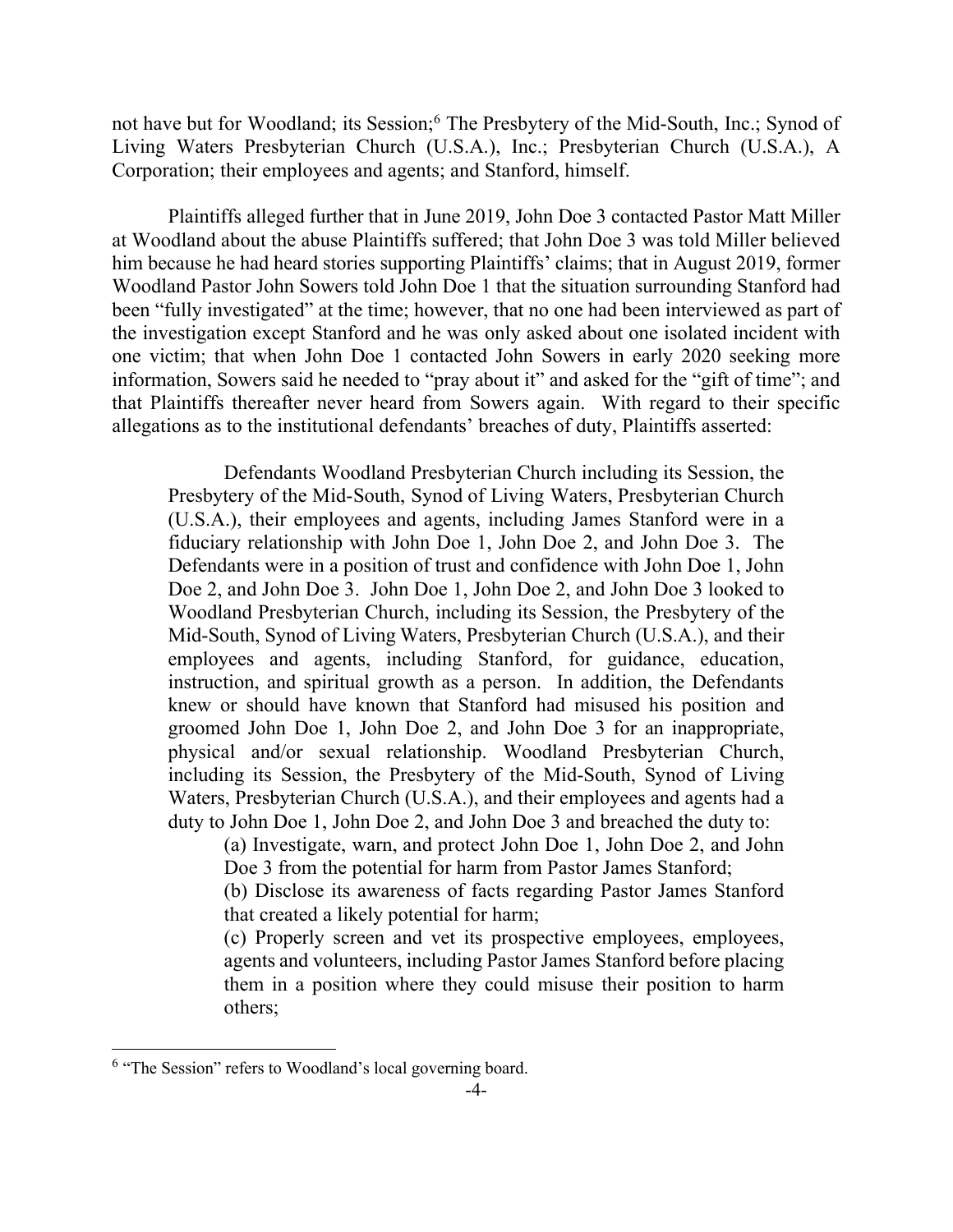(d) Properly supervise its agents, employees and volunteers including Pastor Stanford to prevent harm to its minor members of the church and other minors such as John Doe 1, John Doe 2, and John Doe 3;

(e) Properly train employees, agents, staff and volunteers to watch for potential risks of harm such as those posed by the conduct of James Stanford;

(f) Implement policies for employees, agents, staff, and volunteers to address and report suspected abusers and potential risks of harm;

(g) Provide adequate security on the premises to prevent unauthorized use of the church facilities;

(h) Allow for the creation and maintenance of an environment that was free from abuse and behavior that encouraged and fostered abuse; (i) Conduct meaningful and thorough investigations when receiving warnings about those employees working with and who have access to youth;

(j) Conduct meaningful and thorough investigations when receiving information about past abuse and ensure that they are conducted;

(k) Provide a safe environment for minors such as John Doe 1, John Doe 2, and John Doe 3 where they would be free from abuse;

(l) Protect John Doe 1, John Doe 2, and John Doe 3 from exposure to harmful individuals like James Stanford; and

(m) Implement policies for supervising pastors, volunteers, employees and agents to prevent occurrences and harm such as what occurred with John Doe 1, John Doe 2, and John Doe 3.

Plaintiffs asserted claims of negligence in hiring, supervision, retention and training; negligence *per se* for failing to report suspicion of child abuse in contravention of Tenn. Code Ann. § 37-1-403 and Tenn. Code Ann. § 37-1-605; negligent infliction of emotional distress; and failure to investigate, as well as that Plaintiffs were entitled to punitive damages. Plaintiffs asserted that "[t]he Defendants, Woodland Presbyterian Church, including its Session, the Presbytery of the Mid-South, Presbytery of Sheppards and Lapsley, Synod of Living Waters, and Presbyterian Church (U.S.A.), are liable for their own negligence, as well as the negligence of all other Defendants by virtue of the doctrines of agency, apparent agency, employer-employee relations, master servant, *respondeat superior*, joint venture, contract, and/or vicarious liability." In addition, Plaintiffs asserted that defendants Presbytery of the Central South, Inc. and Evangelical Presbyterian Church are liable as successors to The Presbytery of the Mid-South, Inc., Synod of Living Waters Presbyterian Church (U.S.A.), Inc., and Presbyterian Church (U.S.A.), A Corporation, after Woodland voted to leave the Presbyterian Church (U.S.A.) and join Presbytery of the Central South, Inc. and Evangelical Presbyterian Church. Elsewhere in their complaint, Plaintiffs stated that after they spoke with church officials in 2019, "Woodland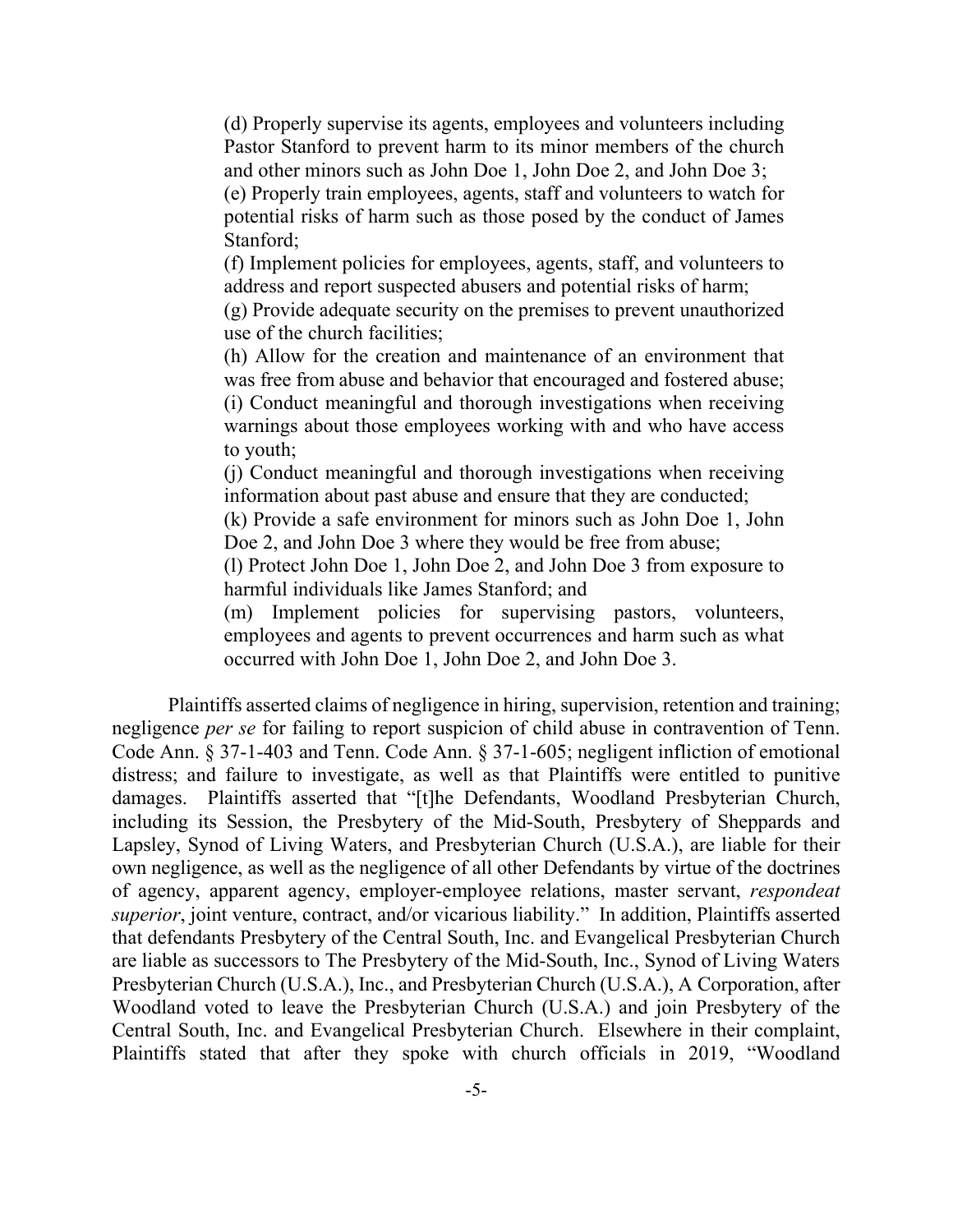Presbyterian Church and/or members of the Session and/or one of the other Defendants revealed their identities as sexual abuse victims to the news media causing further anxiety, pain, and suffering."

According to Plaintiffs, the statute of limitations was tolled because "[i]n the summer of 2019, the Plaintiffs were told by former Woodland Presbyterian pastor John Sowers that a 'full investigation' was done at the time the complaints were made in the 1990s"; yet, "[t]he Plaintiffs recently learned that the 'full investigation' was a complete 'whitewash'"; that "[u]pon information and belief efforts were undertaken to conceal and hide this illegal and heinous activity"; and that "Woodland Presbyterian Church, including its Session, the Presbytery of the Mid-South, Synod of Living Waters, Presbyterian Church (U.S.A.), and their agents and employees were aware of the risks of clergy abuse in the Presbyterian Church in the early 1990s prior to their abuse but failed to implement policies that would protect its own members, including them."

The institutional defendants filed motions to stay discovery so they could pursue motions to dismiss. Stanford did not file either an answer or a motion to dismiss. In October 2020, the Trial Court entered an order granting motions to dismiss filed by Woodland, The Presbytery of the Mid-South, Inc. and Synod of Living Waters Presbyterian Church (U.S.A.), Inc. The Trial Court held that Plaintiffs failed to state a cause of action and that the applicable one-year statute of limitations had expired. At an October 2, 2020 hearing, the Trial Court stated, in part:

[THE COURT:] … Okay. So, for the claims that are asserted here, there's a -- in this Court's view, a one-year statute of limitations applies to these claims. The three-year statute of limitations, as many of you have stated in your briefs, would not apply in this case. We do have minors at the time of the incident, but -- and they would have had at least a year from the time that they turned 18 to -- to pursue their claims.

Now, I'm talking about the claims related to directly the incidents from the 1990s, okay? We're going to leave 2019 out right now, okay?

So there is a statute of limitations of one year that's applied. These plaintiffs are now in their 30s, and The Court finds that the statute of limitations has run on their claims.

They knew what happened then. In fact, they reported what happened then. They knew what investigation was or was not done then. So, once they turned 18, within a year they should have asserted those claims.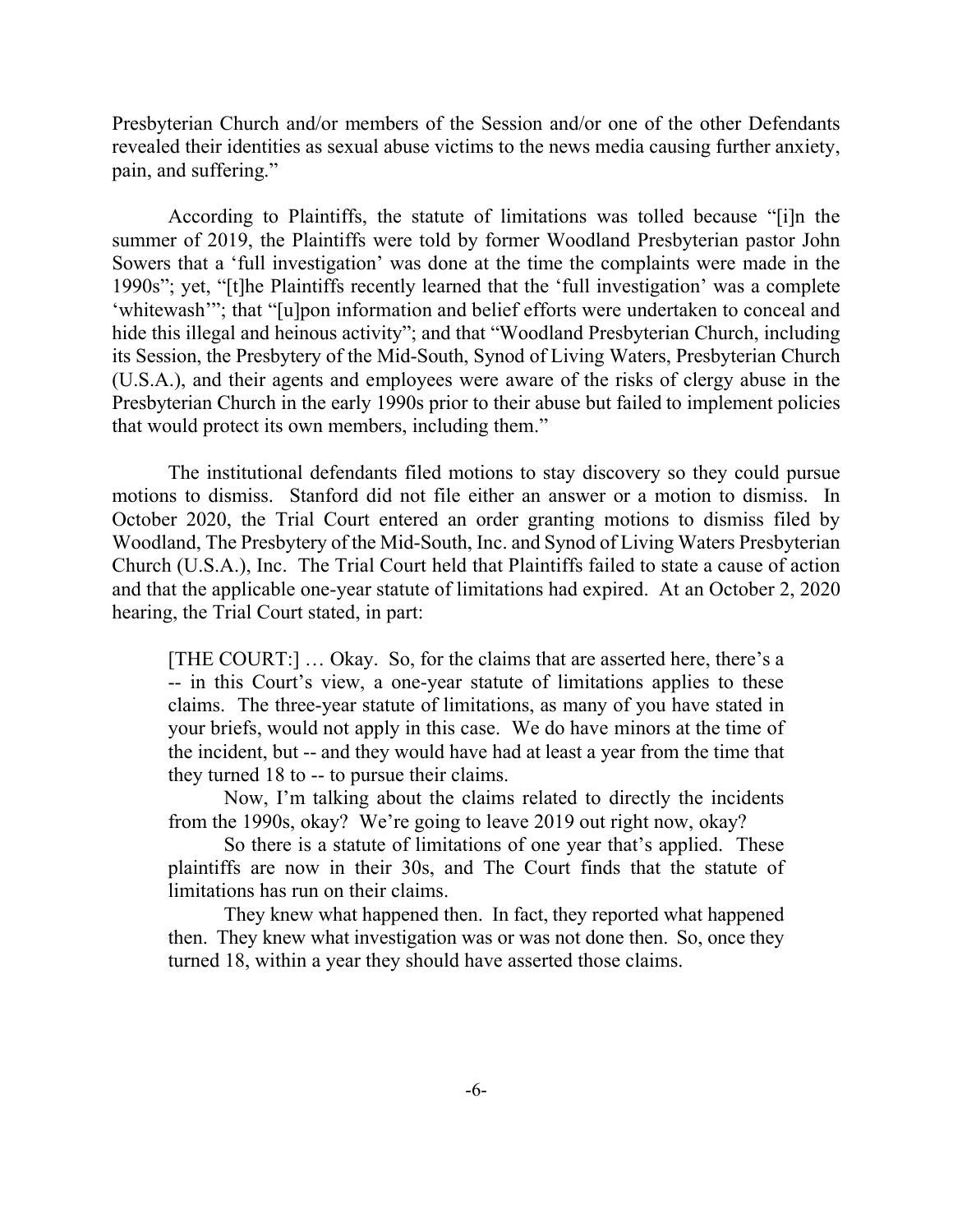There's nothing new that they learned anytime later about what happened to them that would have tolled the statute of limitations. There was nothing else for them to discover.

Now, the -- it appears to The Court that they were aware of the injuries, the identity of the person who's responsible, the identity of the employer of the perpetrator. In fact, these claims were actually reported to the entity.

Now, although the plaintiffs include, in their Complaint, allegations concerning tolling of the statute under theories such as equitable estoppel and fraudulent concealment, The Court finds these theories inapplicable.

The plaintiffs do not allege that the defendants took any steps to prevent the plaintiffs from discovering the injury or discovering the cause or source of the injury. In fact, the Complaint clearly states that the plaintiffs knew and reported their injury. They reported who injured them. They reported the circumstances of the injury.

So they're -- in fact, on the face of the Complaint, it is apparent, it's clear that there was not any fraudulent concealment, and, therefore, that type of tolling, including equitable estoppel, a tolling principle, would not apply here.

In fact, the plaintiffs actually knew the extent of the investigation back in the 1990s. In The Court's view, then the statute of limitations has expired on that -- those claims.

It was also within the plaintiffs' capacity, and nothing was being hidden from the plaintiffs, to discover the various relationships among the various defendants. That was not a secret. It was available to anyone who wanted to see it. It's public record what the relationship was.

So that would not be a basis for the plaintiffs to assert now that it did not know who to sue or who to -- who may have been responsible or the theory for that responsibility for the injuries that they are alleging.

There's no new information today that was not available to the plaintiffs years ago, and neither defendant failed to disclose any information that would allow the plaintiffs to -- to know who they were to sue back -- I keep saying the '90s, but, obviously, it would be after they turned 18, but based on the claims of the events that happened in the 1990s.

Now, there is a claim sort of -- in Paragraph 47, the plaintiffs allege that -- in 2019, that Woodland Presbyterian and one of the other defendants revealed their identities as sexual abuse victims to the news media further causing anxiety, pain, suffering, et cetera.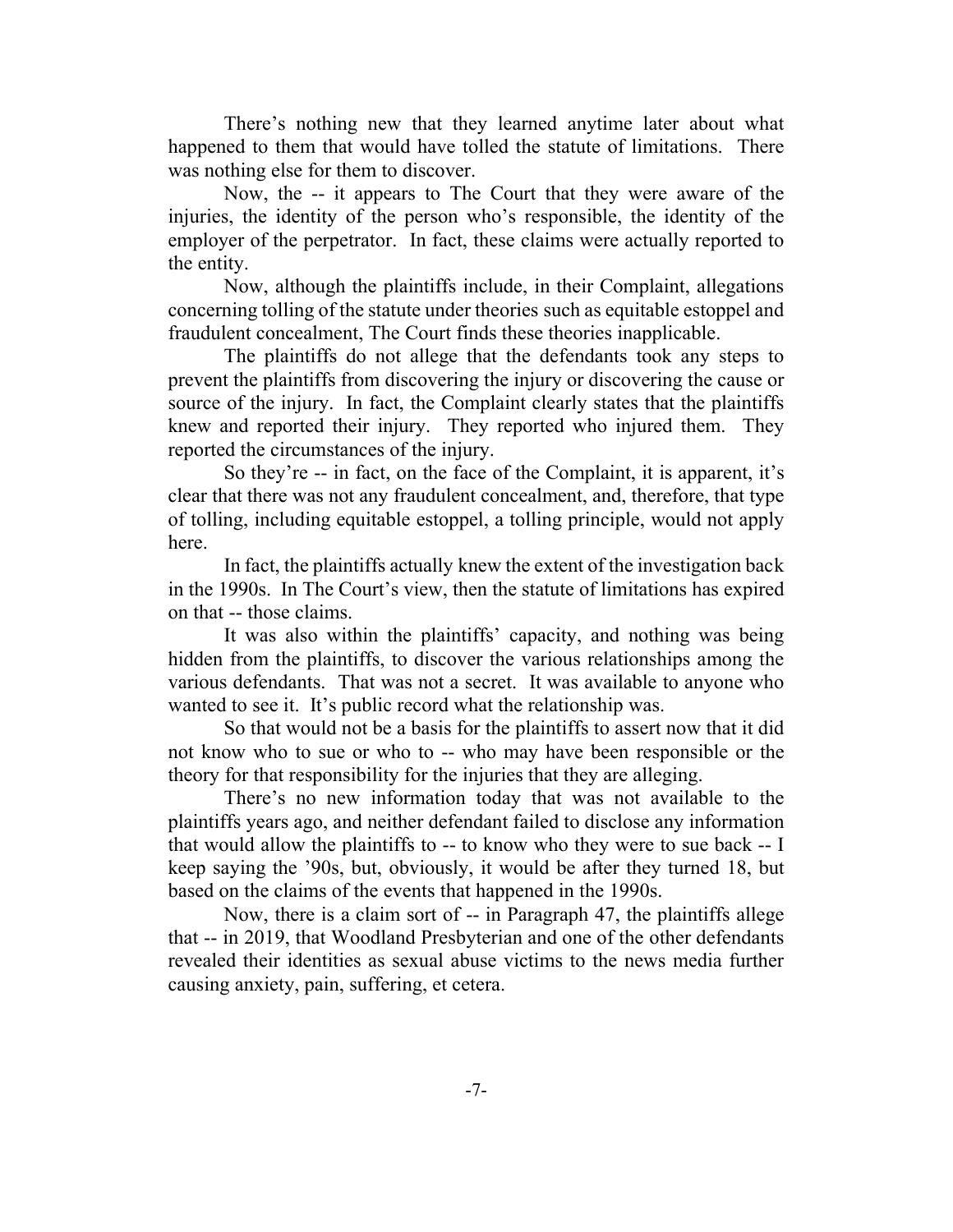But the plaintiffs have not asserted, have not alleged, have not pled any facts to support a claim for libel, slander, defamation or any kind of cause of action like that. So the Complaint fails to state a claim for libel, slander, defamation because of the release of names to the media.

So, even construing the Complaint in the light most favorable to the plaintiff, the plaintiffs have failed to state a claim upon which relief could be granted.

I understand a theory that the plaintiffs were asserting that in 2019, having spoken to someone else about this, that they were reminded of it or it caused them pain to think about it, but if -- if that was allowable under the law, then the statute of limitations would have no meaning whatsoever because if victims like these -- and what happened to them is horrible. There is no doubt about that. It happens all too often.

And one reason I wanted to take this and look at the Complaint, that's all I can look at, as thoroughly as I possibly could, because if there were any way I could find that there was something stated within all of these allegations that, you know, there might be some relief for these -- for these plaintiffs, but I found none.

So if every time someone thought about or talked to someone about something that happened to them that was terrible that that was the beginning of the running of a new statute of limitations, no claims would ever rest. No claims. No defendants would ever be free of the possibility of being sued.

So, all in all, The Court is granting the motions to dismiss for each of these defendants and, for the Defendant Presbytery of Sheppards and Lapsley, also on the basis of the lack of personal jurisdiction.

In December 2020, the Trial Court granted Presbyterian Church (U.S.A.), A Corporation's motion to dismiss. The Trial Court held that Plaintiffs failed to show that the court had either specific or general jurisdiction over Presbyterian Church (U.S.A.), A Corporation. The Trial Court stated further that Plaintiffs' claims were subject to the oneyear statute of limitations found at Tenn. Code Ann. § 28-3-104. In January 2021, the Trial Court granted motions to dismiss filed by Evangelical Presbyterian Church and Presbytery of the Central South, Inc. The Trial Court attached to its order of dismissal a transcript of its December 11, 2020 ruling, which stated in part:

[THE COURT:] … So there are no allegations that the Court can find that would establish general or specific jurisdiction for Evangelical Presbyterian Church.

Paragraph 8 says that -- I'll just call it EPC is a Michigan corporation and that its principal place of business is Florida.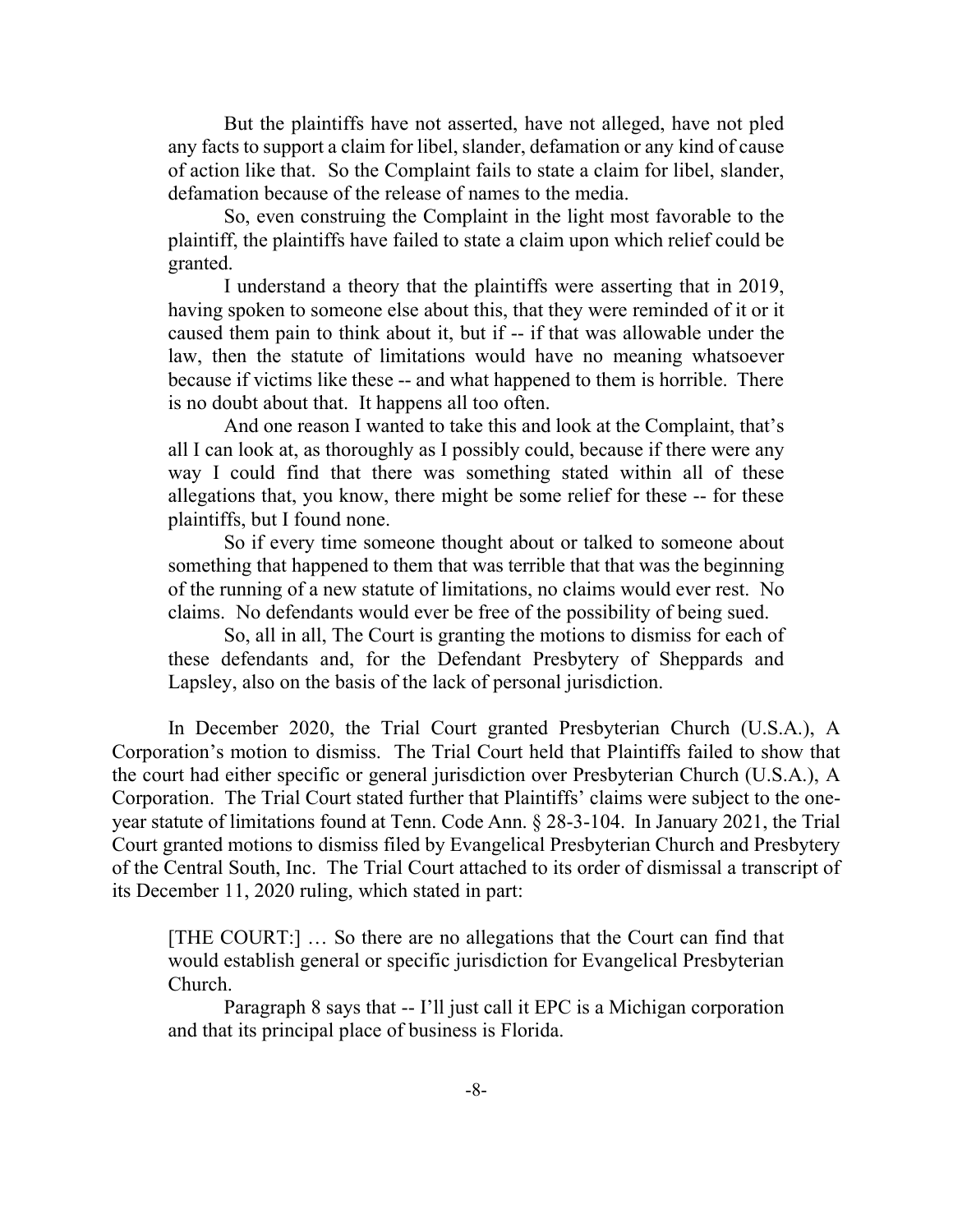No. 12 says that Evangelical Presbyterian Church failed to acknowledge truthfulness of allegations, failed to protect identity, failed to take allegations seriously, and the other allegations in that paragraph do not apply or could not apply to Evangelical Presbyterian Church because they were allegations that assert failures prior to 2011, which is the time that Woodland Presbyterian became part of Evangelical Presbyterian Church. So so far there's nothing that suggests the specific jurisdiction that's related to this particular case.

No. 14 says the causes of action arise as a result of negligence of defendants. So that's all of the defendants, I suppose, including Evangelical Presbyterian Church; but that's not a factual allegation, that's a legal conclusion.

No. 17, plaintiffs allege Woodland is part of Evangelical Presbyterian Church. And interestingly in that paragraph they also allege that Woodland was in exclusive control -- now, I'm to accept all of this as true -- exclusive control of its facilities and employees and agents. So therefore, Evangelical Presbyterian Church nor the Presbytery of Central South had control of the employees and agents.

Remember I'm to accept all of these as true. Now, I'm to construe them in the light most favorable to the plaintiff, but I'm to accept them as true.

Then 18, Woodland joined EPC and Presbytery of Central South in 2011. That tells us what Woodland does. It doesn't tell us anything about what the other defendants did.

47, that Woodland Presbyterian and its Session revealed the identities to two media -- to the news media, causing anxiety and pain. It didn't say that EPS [sic] did that.

In other words, as I go through the complaint, I find nothing that supports general or specific jurisdiction for that. So I find I do not have jurisdiction for those entities.

Now, in terms of that there's no purposeful activity by Evangelical Presbyterian Church, so there's insufficient context for the Court to hale them into Tennessee for these.

So the next question was whether the Court should reconsider its determination that the complaint should be dismissed considering the allegations related to the disclosure of the identities of these plaintiffs to the news media. And I have exhausted my research skills, and I absolutely can find nothing where Tennessee recognizes a cause of action for disclosing. It may be terrible that they did that, but Tennessee simply does not recognize a cause of action for disclosing the names of sexual abuse victims.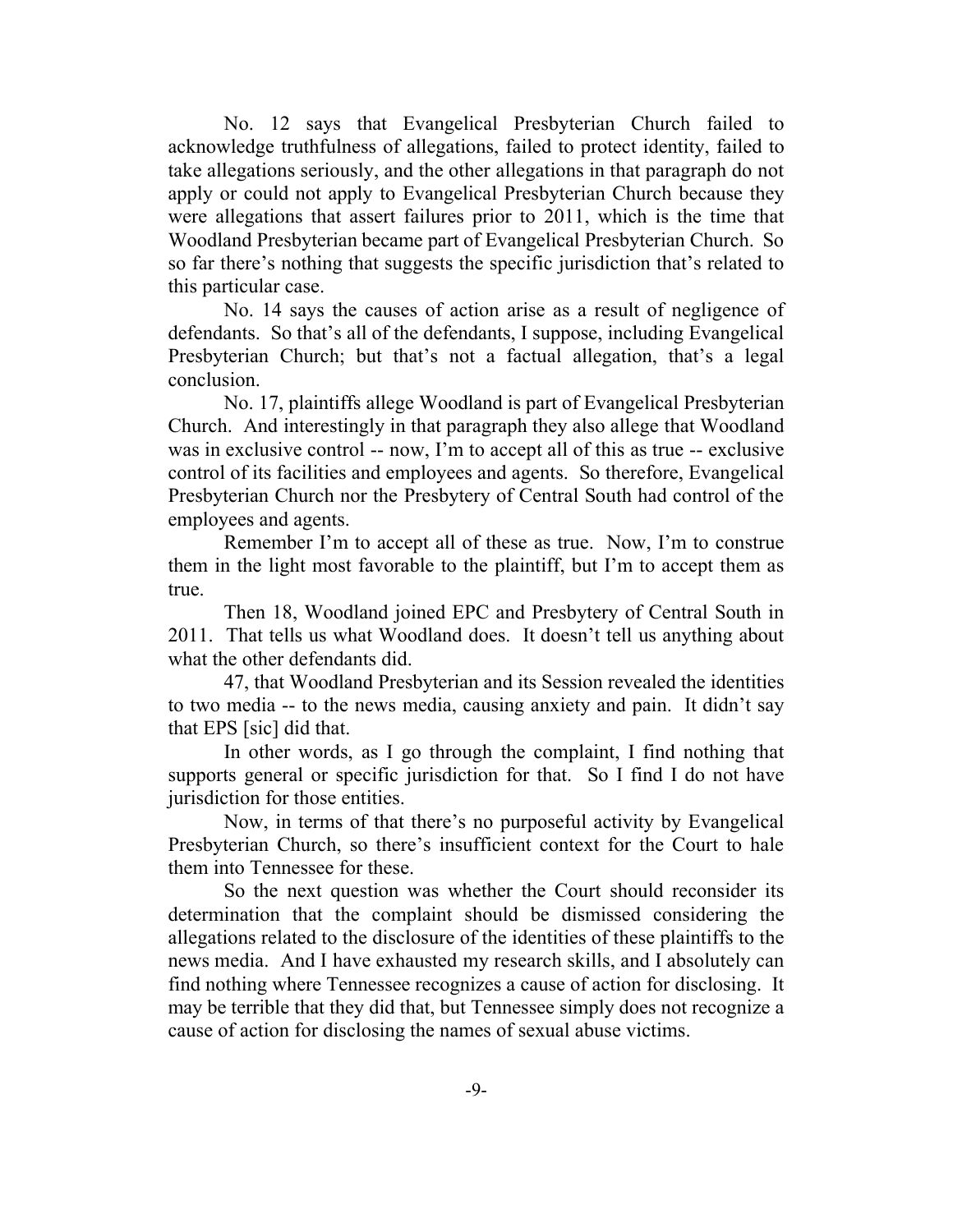Plaintiffs filed a motion pursuant to Tenn. R. Civ. P. 60.02 arguing that the Trial Court misinterpreted their claim for negligent infliction of emotional distress as being one for defamation. The Trial Court denied this motion.

In December 2020, Plaintiffs filed a motion for default judgment against Stanford. For their part, certain of the institutional defendants filed motions pursuant to Tenn. R. Civ. P. 54.02 seeking to certify as final the orders dismissing them. In January 2021, a hearing was held on Plaintiffs' motion for default judgment against Stanford, at which time Stanford told the Trial Court he was "ready for the judgment." However, the institutional defendants objected to entry of default judgment against Stanford. The Trial Court postponed ruling for a week. At the subsequent hearing, the Trial Court ruled that it would hold Plaintiffs' motion for default judgment as well as the request to set writ of inquiry in abeyance while Plaintiffs appealed the dismissal of the institutional defendants.

Plaintiffs then filed a motion pursuant to Tenn. R. Civ. P. 27.02 to depose Stanford while the rest of the case was appealed.<sup>7</sup> Plaintiffs cited Stanford's age and health. In March 2021, the Trial Court denied Plaintiffs' motion. In its oral ruling, of which a transcript was attached to its order, the Trial Court explained:

Let me say at the start that when the Court ruled to stay discovery, the whole idea of staying discovery, this is what I thought of as -- as the issue came before me, is particularly with Statute of Limitations and personal jurisdiction, that if, in fact, the Court found that those were valid, then taking discovery is really a waste of time, money, energy, et cetera, and that it should be stayed until the Court ruled on those motions, with the thought being that if the Court found that those were not valid defenses, then you could go forward right away with the discovery and actually only if that part of the case. Otherwise there is no point in staying at all, right, I mean, if you can go forward.

l

<sup>7</sup> Tenn. R. Civ. P. 27.02 provides:

If an appeal has been taken from a judgment or before the taking of an appeal of the time therefor has not expired, the court in which the judgment was rendered may allow the taking of the depositions of witnesses to perpetuate their testimony for use in the event of further proceedings in the trial court. In such case the party who desires to perpetuate the testimony may make a motion in the trial court for leave to take depositions, upon the same notice and service thereof as if the action was pending in that court. The motion shall show (1) the names and addresses of persons to be examined and the substance of the testimony which the party expects to elicit from each; (2) the reasons for perpetuating their testimony. If the court finds that the perpetuation of the testimony is proper to avoid a failure or delay of justice, it may make an order allowing the depositions to be taken and may make orders of the character provided for by Rules 34 and 35, and thereupon the depositions may be taken and used in the same manner and under the same conditions as are prescribed in these rules for depositions taken in actions pending in the trial court.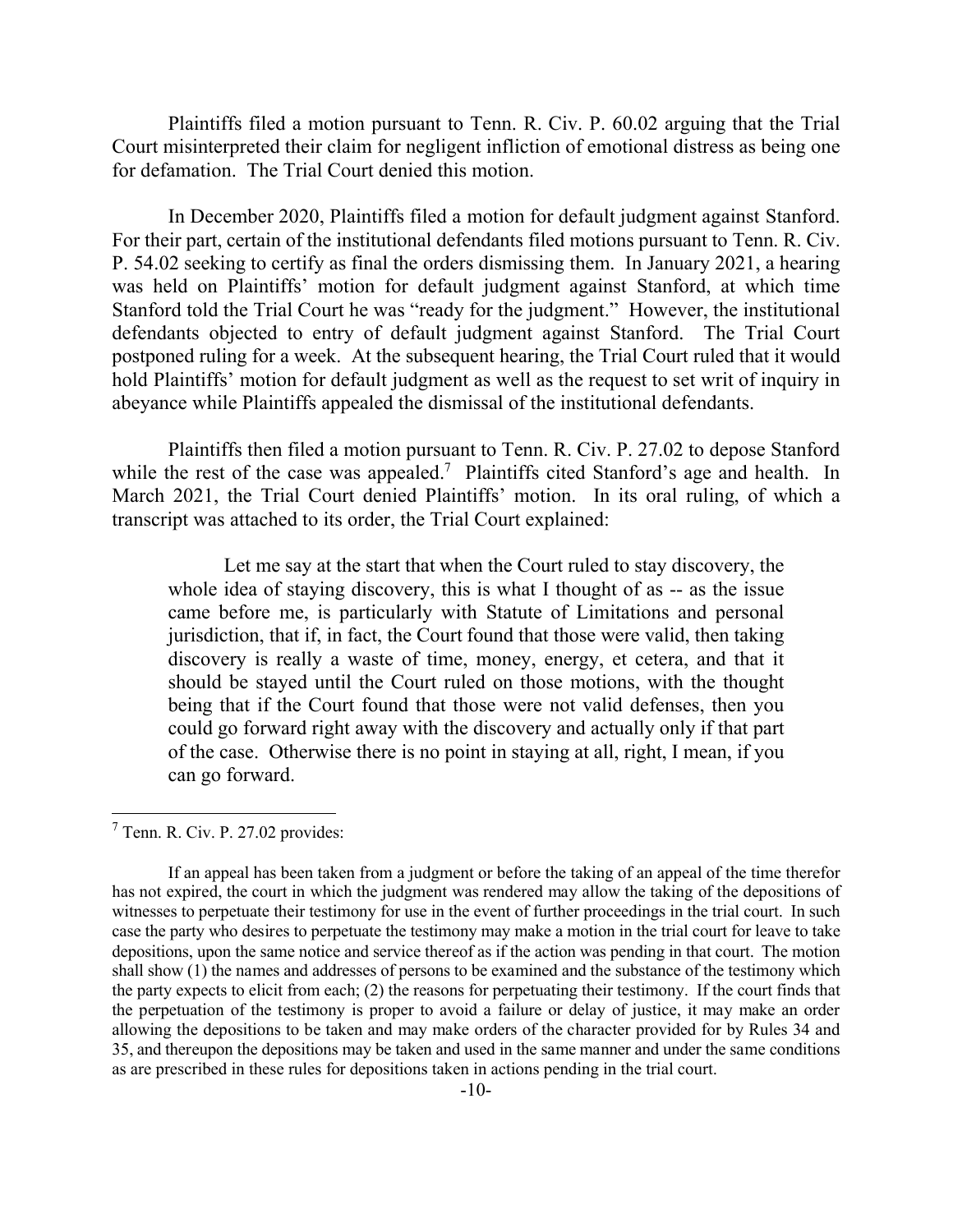Consider that Mr. Stanford was not in the case. I doubt seriously there would be a question about going forward with the -- any discovery of Mr. Stanford or anyone else, if he were not a defendant in the case but simply was someone you wanted to depose.

It appears to me that the only -- the only reason to depose Mr. Stanford now seeing as he has admitted liability, even though that's not properly before the Court, there is nothing from him that does that -- or, responsibility. I should put it that way. The only reason would be, one, for damages, you know, any information about Mr. Stanford's ability to pay damages and to see what Mr. Stanford might be able to say about the other defendants, which would be counter to the Court's having granted the stay in the first place.

I understand 27.02. I think that it is appropriate in this case to not allow this deposition to go forward. I agree with the defendants that -- and the first thing I thought about when I saw Mr. Stanford's age was that he's lucky, like I am, that I just finished my second dose, that he is eligible; and so he may be more protected than anyone else on this call besides me because of his age.

So the COVID is not an issue. I thought also about the original filing for the deposition where there was reference to another condition, but there was nothing in the record to support that Mr. Stanford would be suffering from that condition.

So I'm denying the motion to go forward with the depositions for Mr. Stanford as I see it really does pose a difficult situation, not for necessarily - - well, I should say not only for the defendants, but for the Court as to how to distinguish defendants who were dismissed on personal jurisdiction, which places them -- there are handcuffs on them as to what they can do.

But if they weren't there, certainly that would be extreme prejudice to them; and I -- it appears to me that the whole purpose for having granted the stay was to avoid -- avoid defendants who -- against whom there really were no claims because of either Statute of Limitations or personal jurisdiction, avoid their having to prepare for and engage in activities for a deposition of any party, particularly in light of the fact that they have not even had any interaction with the plaintiffs in this case.

So I'm denying the motion….

The Trial Court also declined Plaintiffs' request to question Stanford about his health at the hearing. In March 2021, the Trial Court entered an order certifying as final its orders dismissing the institutional defendants. The order was defective because the certificate of service was incomplete. The order was re-issued in April 2021 with a completed certificate of service.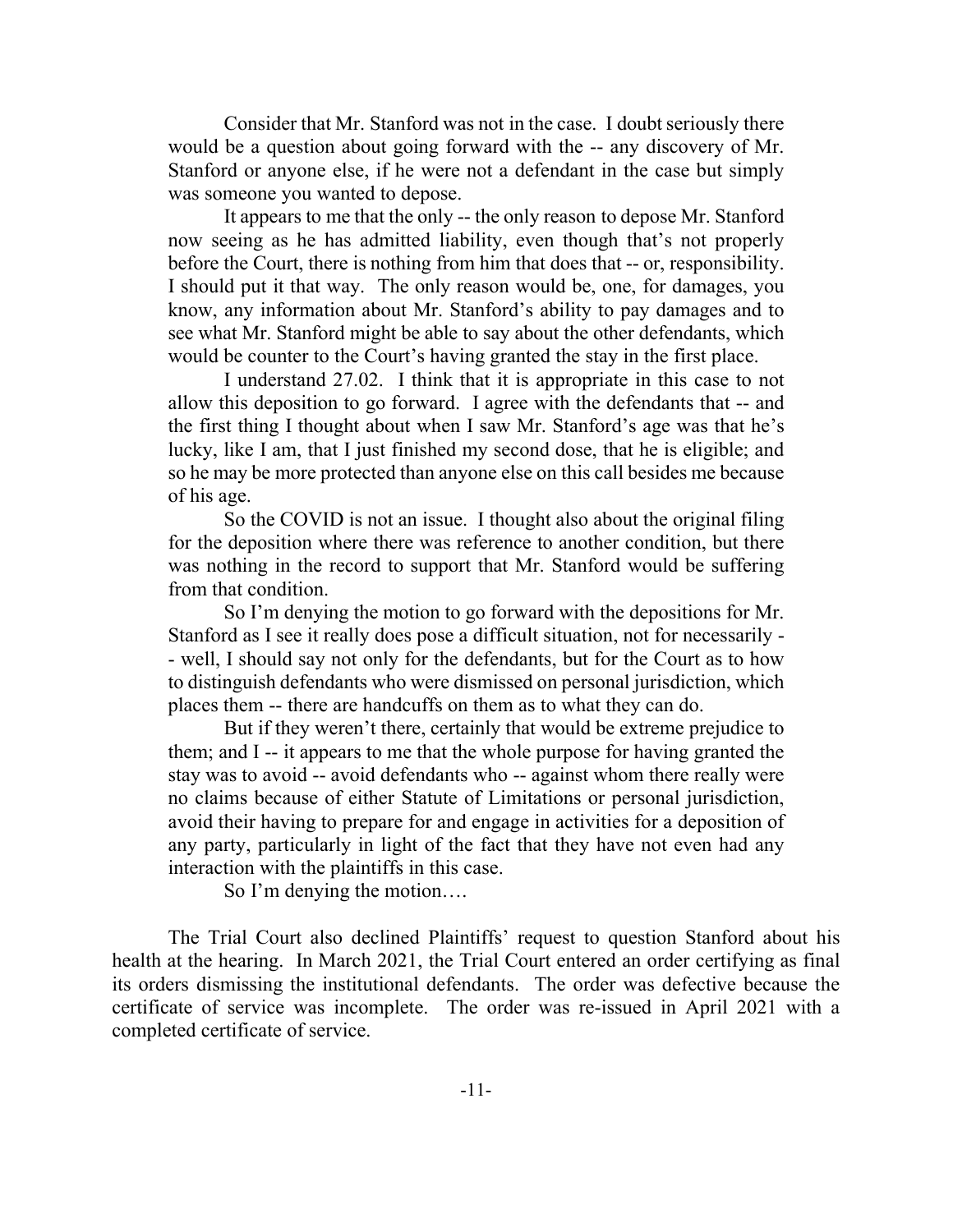In March 2021, Plaintiffs filed a motion to temporarily lift the stay of discovery in order to file discovery responses they had received from Stanford. The Trial Court denied this motion in an April 2021 order, stating that it no longer had subject matter jurisdiction because Plaintiffs appealed the dismissal of the institutional defendants. In its oral ruling, of which a transcript was attached to its order, the Trial Court stated in part: "So in this Court's view even though we have a number of defendants and all defendants except Mr. Stanford the Court has ruled on a motion to dismiss or to dispose of those claims, the Court is not inclined here to rule on any other issue until after the case is finished on appeal." Plaintiffs sought an extraordinary appeal under Tenn. R. App. P. 10 regarding having been denied a Tenn. R. Civ. P. 27.02 deposition of Stanford, which this Court denied. Plaintiffs timely appealed to this Court as of right.

#### **Discussion**

Plaintiffs raise seven issues on appeal. Discerning that certain of these issues overlap, we restate, consolidate, and re-order Plaintiffs' issues as follows: 1) whether the Trial Court erred in dismissing Plaintiffs' claims against Presbyterian Church U.S.A., A Corporation and Evangelical Presbyterian Church for lack of personal jurisdiction; 2) whether the Trial Court erred in dismissing Plaintiffs' claims against Woodland; The Presbytery of the Mid-South, Inc; Synod of Living Waters Presbyterian Church (U.S.A.), Inc; and Presbyterian Church (U.S.A.), A Corporation, on grounds that the statute of limitations expired and that no tolling provisions applied to prevent the running of the statute of limitations; 3) whether the Trial Court erred in dismissing Plaintiffs' negligent infliction of emotional distress claim from 2019 against Woodland; Presbytery of the Central South, Inc. and Evangelical Presbyterian Church; and 4) whether the Trial Court abused its discretion, both in denying Plaintiffs discovery and in declining to enter default judgment against Stanford.

We first address whether the Trial Court erred in dismissing Plaintiffs' claims against Presbyterian Church (U.S.A.), A Corporation and Evangelical Presbyterian Church for lack of personal jurisdiction. Regarding our standard of review for motions to dismiss based upon a lack of personal jurisdiction, the Tennessee Supreme Court has explained:

A defendant may challenge the existence of personal jurisdiction by filing a motion to dismiss the complaint under Rule 12.02(2) of the Tennessee Rules of Civil Procedure. The defendant may choose to support the motion with affidavits or other evidentiary materials. If a defendant does so, the plaintiff must respond with its own affidavits or other evidentiary materials. *First Cmty. Bank, N.A. v. First Tenn. Bank, N.A.*, 489 S.W.3d 369, 382 (Tenn. 2015); *Gordon* [*v. Greenview Hosp., Inc.*], 300 S.W.3d [635] at 644 [(Tenn. 2009)]. However, a Rule 12.02(2) motion is not converted to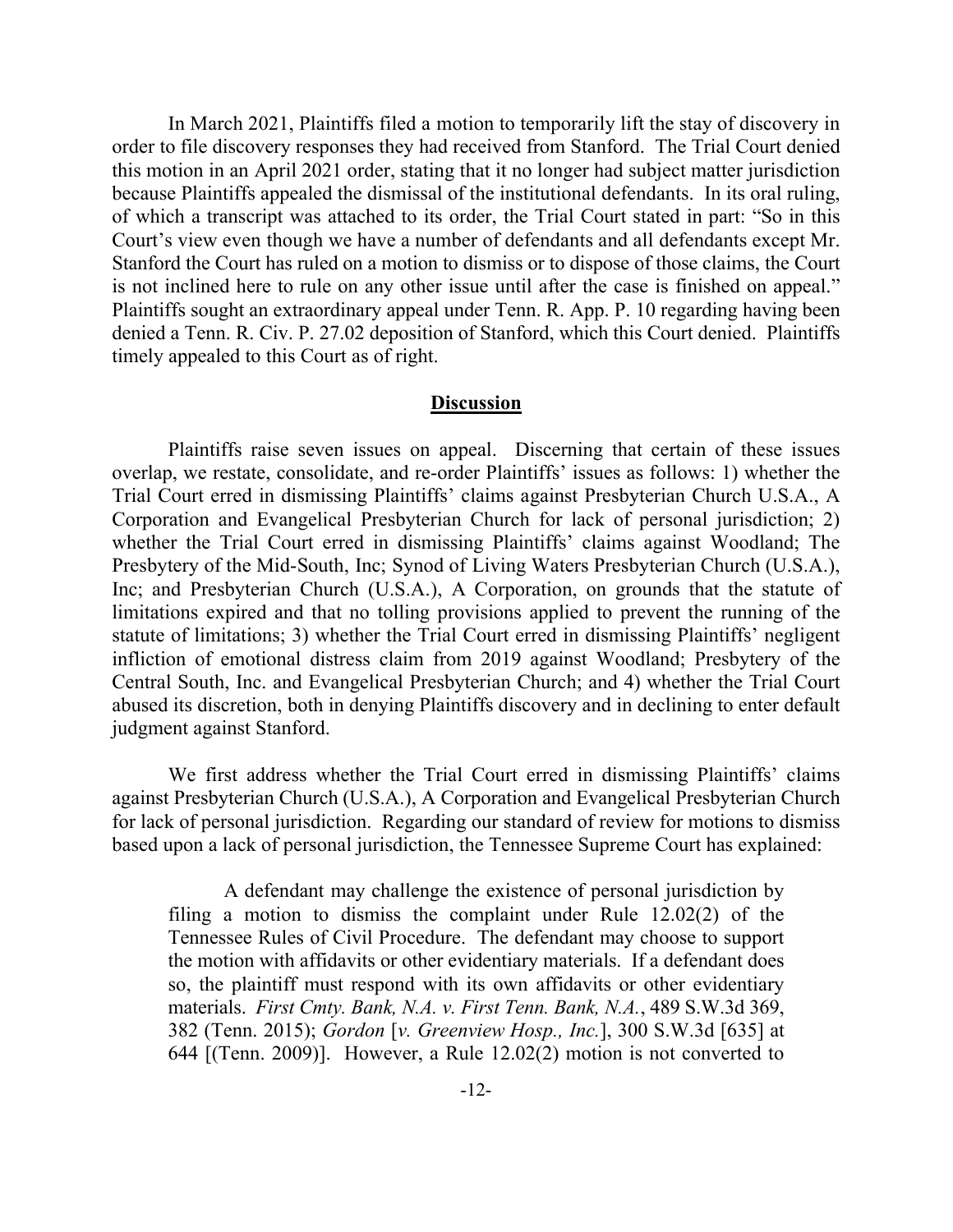one for summary judgment when the parties submit matters outside the pleadings. *State v. NV Sumatra Tobacco Trading Co.*, 403 S.W.3d 726, 739 (Tenn. 2013); *Gordon*, 300 S.W.3d at 644.

The plaintiff bears the burden—albeit not a heavy one—of establishing that the trial court may properly exercise personal jurisdiction over a defendant. *First Cmty. Bank*, 489 S.W.3d at 382; *Gordon*, 300 S.W.3d at 643. When a defendant supports its Rule 12.02(2) motion with affidavits or other evidentiary materials, the burden is on the plaintiff to make a prima facie showing of personal jurisdiction over the defendant through its complaint and affidavits or other evidentiary materials. To make a prima facie showing of personal jurisdiction under Tennessee law, the factual allegations in the plaintiff's complaint, affidavits, and other evidentiary materials must establish sufficient contacts between the defendant and Tennessee with reasonable particularity. *First Cmty. Bank*, 489 S.W.3d at 383.

In evaluating whether the plaintiff has made a prima facie showing, the trial court must accept as true the allegations in the plaintiff's complaint and supporting papers and must resolve all factual disputes in the plaintiff's favor. *Sumatra*, 403 S.W.3d at 739. However, the court is not obligated to accept as true allegations that are controverted by more reliable evidence and plainly lack credibility, conclusory allegations, or farfetched inferences. *First Cmty. Bank*, 489 S.W.3d at 382. Nevertheless, the court should proceed carefully and cautiously to avoid improperly depriving the plaintiff of its right to have its claim adjudicated on the merits. *Gordon*, 300 S.W.3d at 644.

A trial court's decision regarding the validity of personal jurisdiction over a defendant presents a question of law. We therefore conduct a de novo review of the trial court's decision with no presumption of correctness. *First Cmty. Bank*, 489 S.W.3d at 382; *Gordon*, 300 S.W.3d at 645. In other words, in this appeal, we conduct the same evaluation of [the] complaint and the parties' affidavits and supporting papers relating to [the] Rule 12.02(2) motion as the trial court.

*Crouch Ry. Consulting, LLC v. LS Energy Fabrication, LLC*, 610 S.W.3d 460, 470-71 (Tenn. 2020). Elaborating upon the legal basis for Tennessee courts' exercise of personal jurisdiction, and the jurisprudence undergirding same, the *Crouch* Court discussed as follows: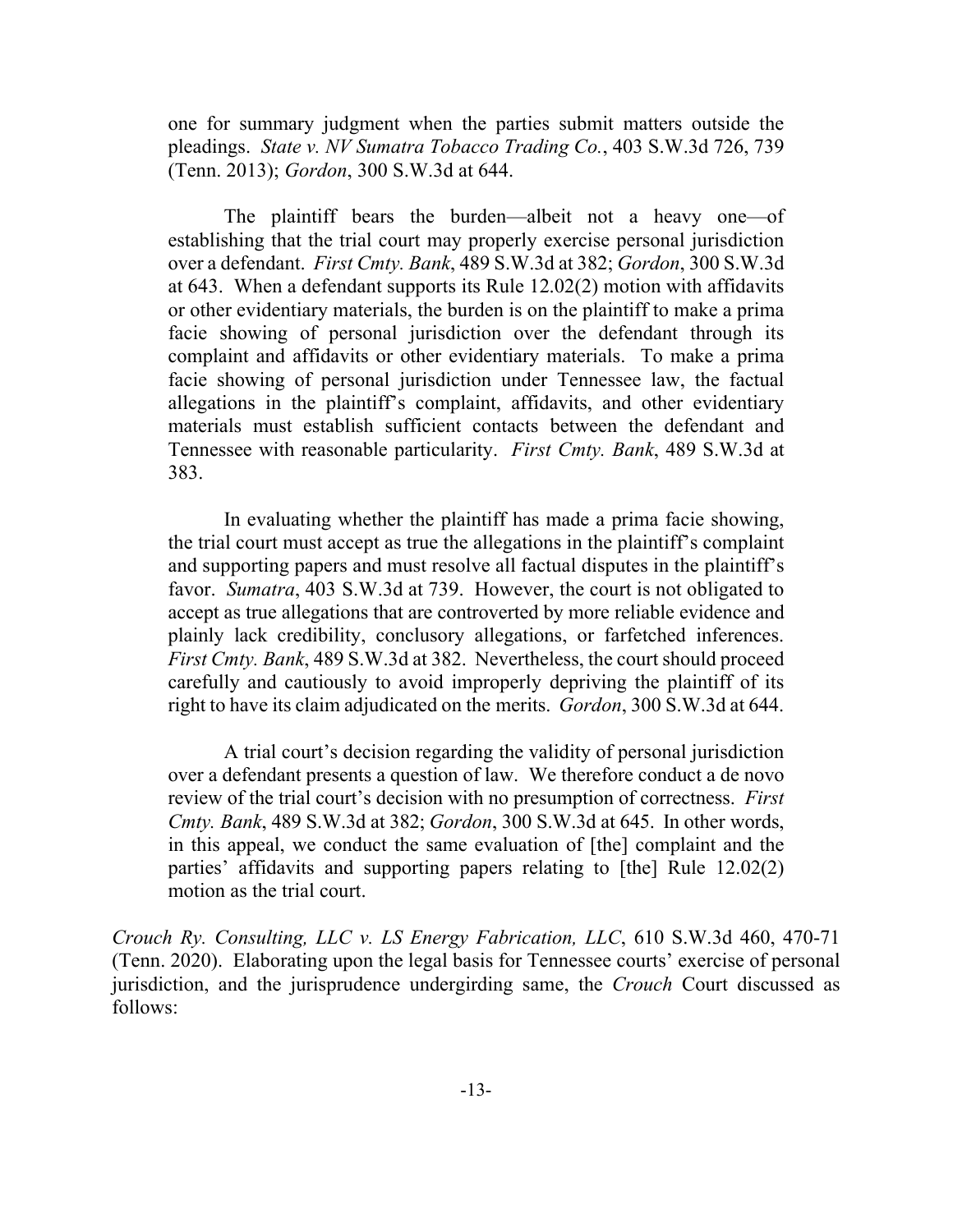The authority of a Tennessee court to exercise personal jurisdiction over a nonresident defendant is first defined by statute. *See generally Sumatra*, 403 S.W.3d at 740-41 (discussing the history of Tennessee's longarm statutes); *Gordon*, 300 S.W.3d at 645-46 (same). Tennessee law provides, in part, that a nonresident is subject to the jurisdiction of a Tennessee court not only as to any action or claim for relief that arose from "[e]ntering into a contract for services to be rendered ... in this state," but also on "[a]ny basis not inconsistent with the constitution of this state or of the United States." Tenn. Code Ann. § 20-2-214(a)(5), (6) (2009); *see also* Tenn. Code Ann. § 20-2-225(2) (2009). We have recognized that Tennessee's long-arm statutes expand the jurisdictional reach of Tennessee courts "as far as constitutionally permissible."<sup>8</sup> *First Cmty. Bank*, 489 S.W.3d at 384 (quoting *Sumatra*, 403 S.W.3d at 740). The constitutional limits of that jurisdiction are "set by the Due Process Clause of the Fourteenth Amendment to the United States Constitution." *Sumatra*, 403 S.W.3d at 741. As we analyze those limits, we observe that although the decisions of the federal circuit and district courts—and even those of our sister states—can be instructive as we interpret the application of the Fourteenth Amendment in the context of this case, we are bound only by the decisions of the United States Supreme Court. *See Hughes v. Tenn. Bd. of Prob. & Parole*, 514 S.W.3d 707, 713 n.8 (Tenn. 2017); *State v. Carruthers*, 35 S.W.3d 516, 561 n.45 (Tenn. 2000).

The principle that the Due Process Clause of the Fourteenth Amendment limits the authority of state courts to enter binding judgments against nonresident defendants dates back to the nineteenth century. *McGee v. Int'l Life Ins. Co.*, 355 U.S. 220, 222, 78 S.Ct. 199, 2 L.Ed.2d 223 (1957) (identifying due process limits announced in *Pennoyer v. Neff*, 95 U.S. 714, 24 L.Ed. 565 (1877)). The United States Supreme Court first articulated the modern approach for analyzing due process limitations on personal jurisdiction in the transformative case of *International Shoe Co. v. Washington*, 326 U.S. 310, 66 S.Ct. 154, 90 L.Ed. 95 (1945). The Court eschewed the historical view that a defendant's presence within the territorial jurisdiction of a court is a prerequisite to the court's authority to render a valid judgment. *Id*. at 316, 66 S.Ct. 154 (citing *Pennoyer*, 95 U.S. at 733). In its place, the Court crafted a new view:

 $\overline{a}$ 

<sup>&</sup>lt;sup>8</sup> Because Tennessee's long-arm statutes reach as far as constitutionally permissible, the question of how the allegations in the plaintiff's complaint fit within the long-arm statutes is effectively subsumed in the question of whether it is constitutionally permissible for a Tennessee court to exercise jurisdiction over the nonresident defendant.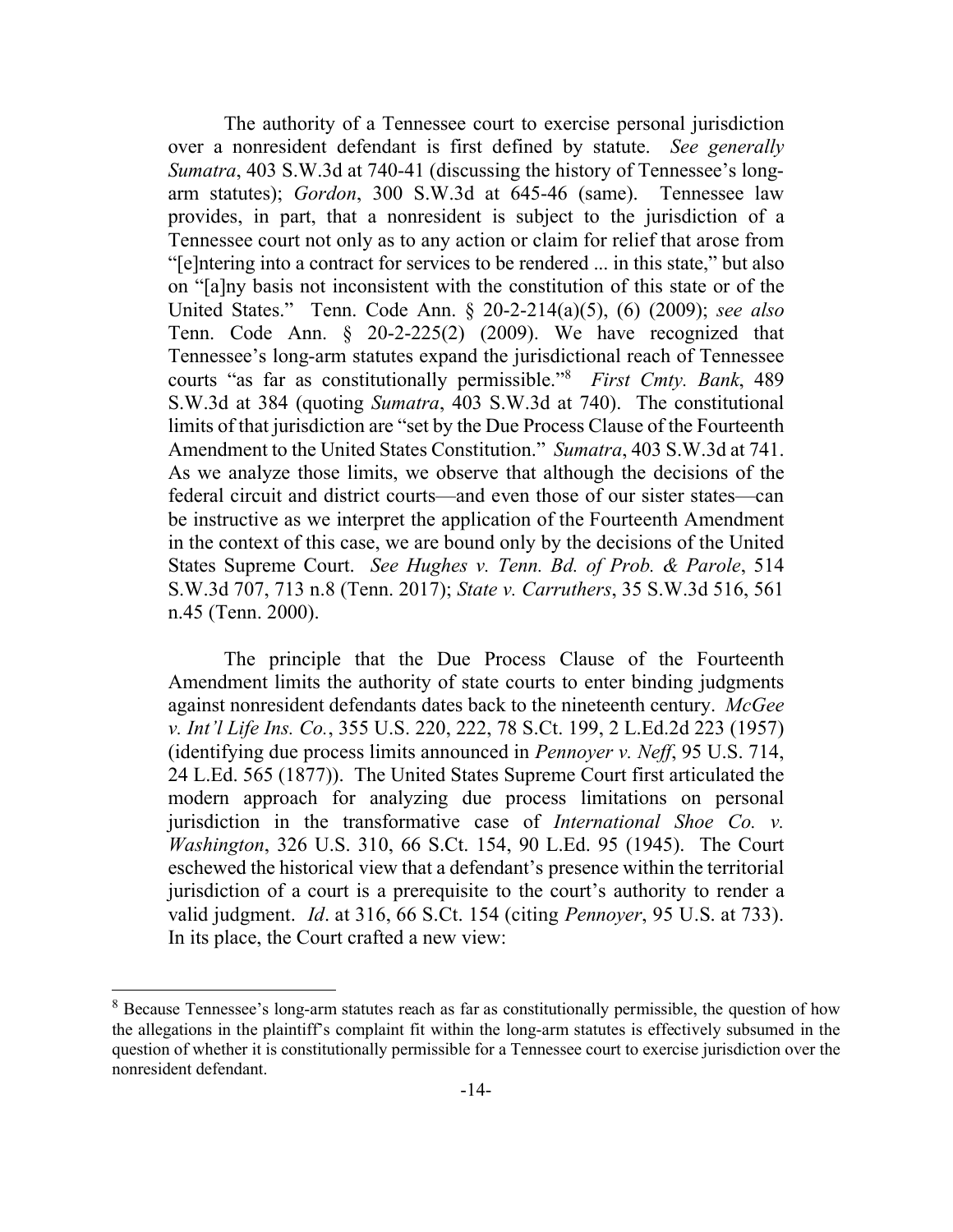[D]ue process requires only that in order to subject a defendant to a judgment in personam, if he be not present within the territory of the forum, he have certain minimum contacts with it such that the maintenance of the suit does not offend "traditional notions of fair play and substantial justice."

*Id*. (quoting *Milliken v. Meyer*, 311 U.S. 457, 463, 61 S.Ct. 339, 85 L.Ed. 278 (1940)). *International Shoe*'s "minimum contacts" paradigm has been the touchstone of personal jurisdiction for seventy-five years.

From the very beginning, the Court stated that the analysis "cannot be simply mechanical or quantitative." *Id*. at 319, 66 S.Ct. 154. Instead, "[w]hether due process is satisfied must depend rather upon the quality and nature" of the defendant's activities. *Id*. Thus, in the wake of *International Shoe*, the relationship among the defendant, the forum, and the litigation became the central concern of the inquiry into personal jurisdiction. *Daimler AG v. Bauman*, 571 U.S. 117, 126, 134 S.Ct. 746, 187 L.Ed.2d 624 (2014).<sup>9</sup>

*Crouch*, 610 S.W.3d at 471-72 (footnotes in original but renumbered). The Tennessee Supreme Court elucidated further:

Determining whether a forum state may exercise specific personal jurisdiction over a nonresident defendant is a two-step analysis which requires a court to analyze first whether the defendant's activities in the state that gave rise to the cause of action constitute sufficient minimum contacts with the forum state to support specific jurisdiction and, if so, whether the exercise of jurisdiction over the nonresident defendant is fair.

*Crouch*, 610 S.W.3d at 473 (quoting *First Cmty. Bank, N.A. v. First Tenn. Bank, N.A.*, 489 S.W.3d 369, 388 (Tenn. 2015)).

Presbyterian Church (U.S.A.), A Corporation, under which Woodland previously was affiliated, is a corporate entity headquartered in Kentucky and incorporated in

 $\overline{a}$ 

<sup>&</sup>lt;sup>9</sup> International Shoe also "presaged the development of two categories of personal jurisdiction," now commonly known as general jurisdiction and specific jurisdiction. *Daimler*, 571 U.S. at 126, 134 S.Ct. 746. When a defendant's affiliations with a forum state are so continuous and systematic as to render it essentially at home there, a court may exercise jurisdiction as to any claim against that defendant, even if the incidents underlying the claim occurred in a different state. This category is referred to as general jurisdiction. In contrast, for a court to exercise specific jurisdiction, the suit must arise out of or relate to the defendant's contacts with the forum state. *Bristol-Myers Squibb*, 137 S.Ct. [1773] at 1780 [(2017)]; *Daimler*, 571 U.S. at 127, 134 S.Ct. 746….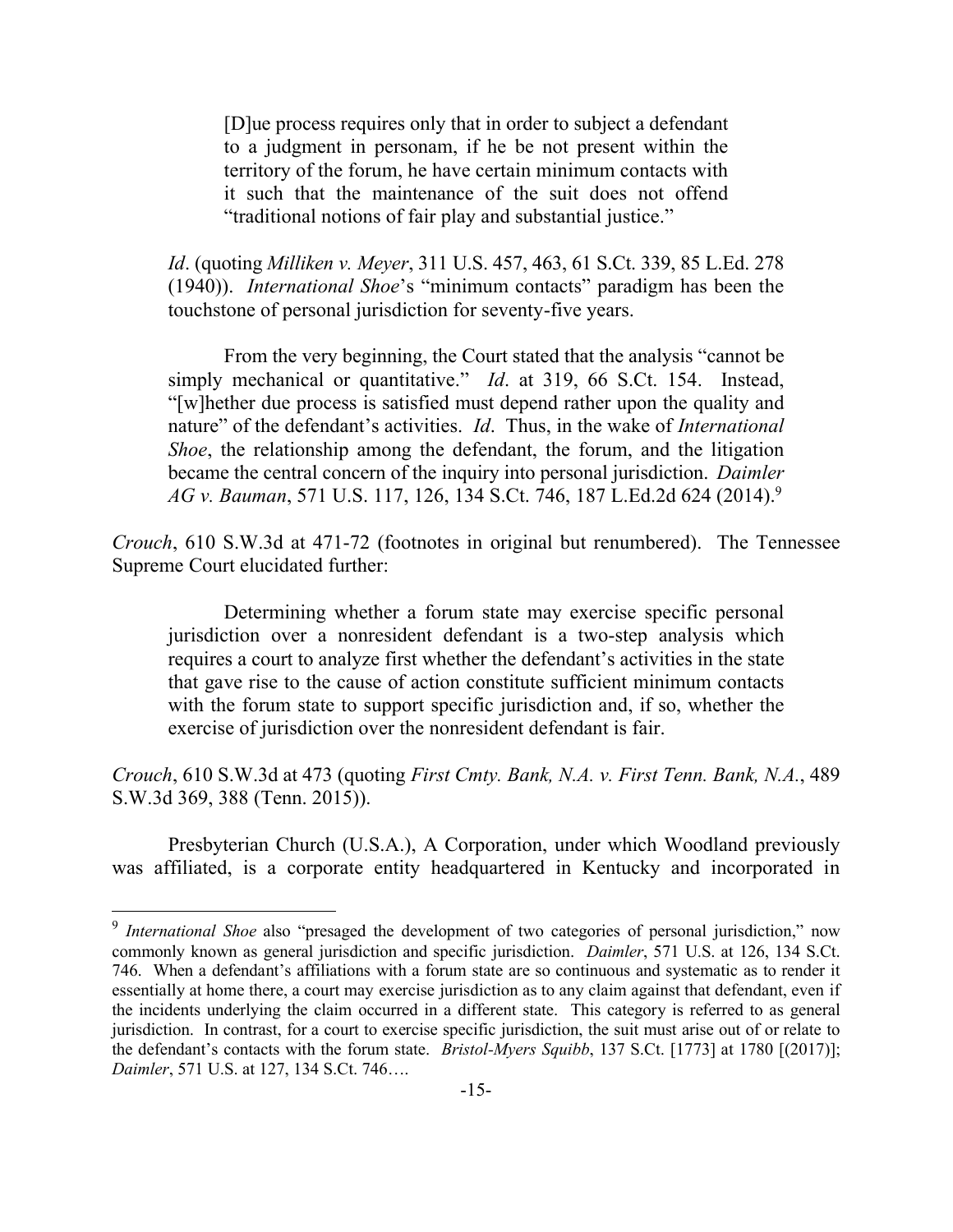Pennsylvania. Evangelical Presbyterian Church, under which Woodland is currently affiliated, is incorporated in the state of Michigan and has its principal place of business in Florida. Plaintiffs assert that these entities are subject to both general and specific jurisdiction in the state of Tennessee. Presbyterian Church (U.S.A.), A Corporation argues that Plaintiffs waived their argument concerning general jurisdiction by failing to raise it below. In Plaintiffs' response below to Presbyterian Church (U.S.A.), A Corporation's motion to dismiss, Plaintiffs stated in part: "There are two kinds of jurisdiction: general and specific. The Plaintiffs contend at a minimum specific jurisdiction exists over the Presbyterian Church." While Plaintiffs focused mainly on specific jurisdiction below, we do not believe they abandoned or waived any arguments concerning general jurisdiction on appeal. Indeed, Plaintiffs' arguments are very similar as to either basis for personal jurisdiction. We decline to find waiver, and instead consider Plaintiffs' personal jurisdiction issue as a whole.

Neither Presbyterian Church (U.S.A.), A Corporation nor Evangelical Presbyterian Church filed any affidavits or other evidentiary materials outside the pleadings in support of their motions to dismiss contending that the Trial Court lacked personal jurisdiction over them. We are, once again, constrained to rely upon the allegations contained in Plaintiffs' complaint. Plaintiffs alleged that that the institutional defendants acted as agents for one another, and that these bodies are vicariously liable for the religious entities under their care and control. These allegations are a combination of both factual allegations and legal conclusions based on those factual allegations. In their brief, Plaintiffs assert: "The Presbyterian Church which operates in multiple states if not every state should anticipate being brought into court in another jurisdiction other than Kentucky or Pennsylvania. Notions of fair play and substantial justice are not offended by finding specific jurisdiction in this case…. [s]imilarly, the EPC operates in multiple states if not every state, and clearly should anticipate being brought into court in a jurisdiction other than Michigan or Florida." In response, Presbyterian Church (U.S.A.), A Corporation and Evangelical Presbyterian Church both argue that Plaintiffs failed to point to any specific actions they undertook in the state of Tennessee to make them subject to personal jurisdiction here. Without furnishing any additional evidence to the Trial Court by affidavits or other evidentiary material, those two defendants further discount Plaintiffs' characterization of the church structure as being unsupported.

In *Gordon v. Greenview Hosp., Inc.*, 300 S.W.3d 635 (Tenn. 2009), our Supreme Court articulated the presumption of corporate separateness. In *Gordon*, a Kentucky corporation and other Tennessee parties were named defendants in a healthcare liability action filed in the Circuit Court for Davidson County. *Id*. at 641. The trial court granted the Kentucky corporation's motion for summary judgment based on lack of personal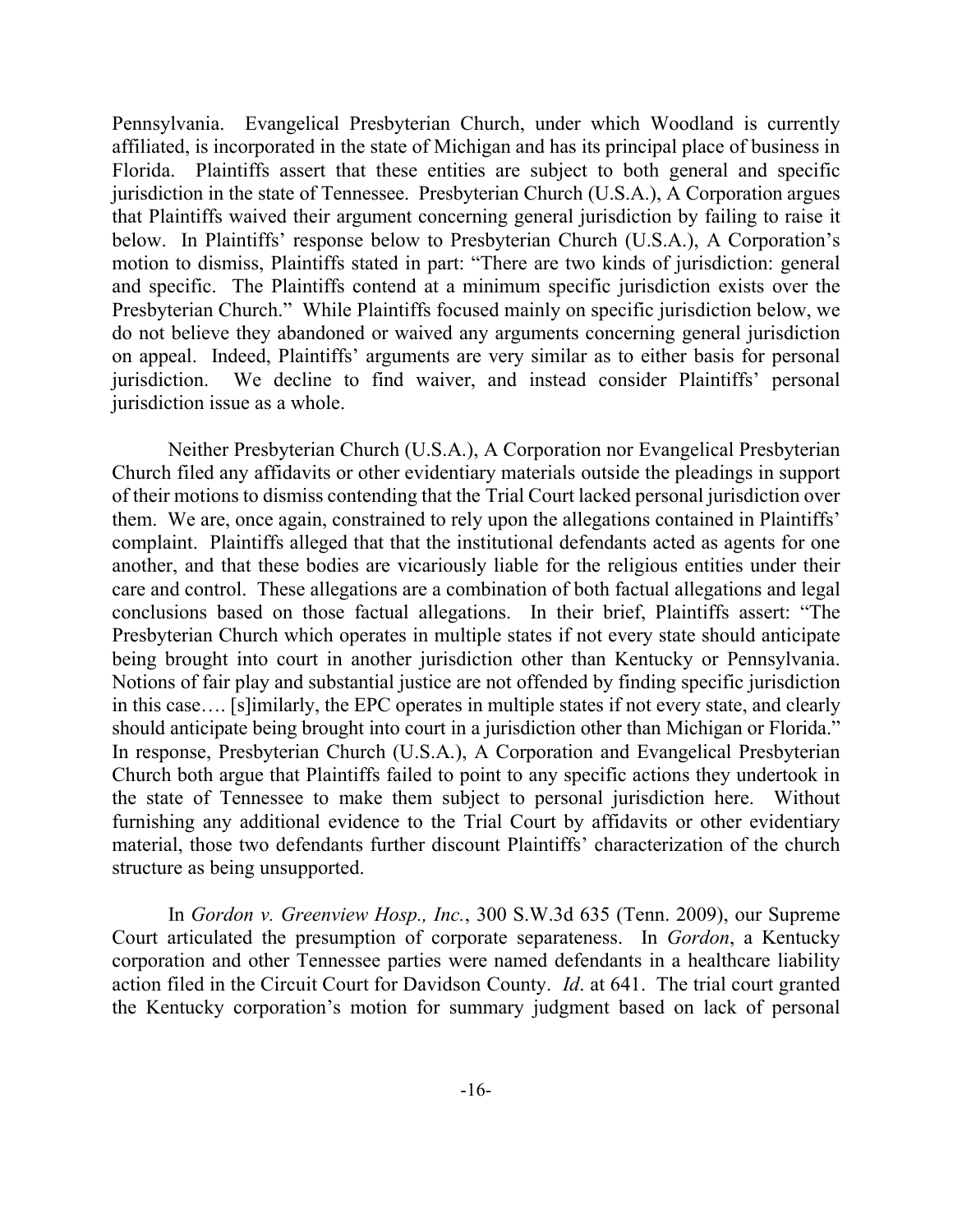jurisdiction. *Id*.<sup>10</sup> The Supreme Court determined on appeal that "(1) the Kentucky corporation's corporate filings in Kentucky listing the Tennessee address of the legal department of its parent corporation as its current principal office, (2) the fact that many of the corporation's officers and directors maintain offices in Tennessee, and (3) the fact that the Kentucky corporation is a subsidiary and remote subsidiary of two corporations whose primary places of business are in Tennessee are insufficient, individually and collectively, to provide a basis for exercising general personal jurisdiction over the Kentucky corporation." *Id*. In declining to find general personal jurisdiction, our Supreme Court stated:

A parent corporation's general involvement with the subsidiary corporation's performance, finance and budget decisions, and general policies and procedures does not provide a basis for attributing one corporation's contacts with the forum to the other for the purposes of personal jurisdiction. Neither does the fact that the subsidiary is wholly owned by the parent corporation or the fact that the corporations have the same directors and officers suffice to show that the two are alter egos.

However, the actions of a parent corporation may be attributable to a subsidiary corporation (1) when one corporation is acting as an agent for the other or (2) when the two corporations are essentially alter egos of each other. An alter ego or agency relationship is typified by the parent corporation's control of the subsidiary corporation's internal affairs or daily operations. The courts have declined to disregard the presumption of corporate separateness in the absence of evidence of the parent corporation's domination of the day-to-day business decisions of the subsidiary corporation.

*Gordon*, 300 S.W.3d at 651-652 (citations and footnotes omitted). In *Hilani v. Greek Orthodox Archdiocese of America*, 863 F.Supp.2d 711 (W.D. Tenn. 2012), the United States District Court for the Western District of Tennessee, applying *Gordon*, stated as follows in deciding that the plaintiff therein failed to establish general personal jurisdiction over the defendant:

Applying these principles of Tennessee law to the facts presented in this case, the Court holds that Plaintiff has not carried his burden to show that Annunciation Church or any of the parish churches located in Tennessee is simply the alter ego of the Archdiocese. Plaintiff has not proven that

l

 $10$  On appeal to this Court, we noted that "the issue should have been decided on a motion to dismiss for lack of jurisdiction rather than a motion for summary judgment." *Gordon*, 300 S.W.3d at 642 (citation omitted).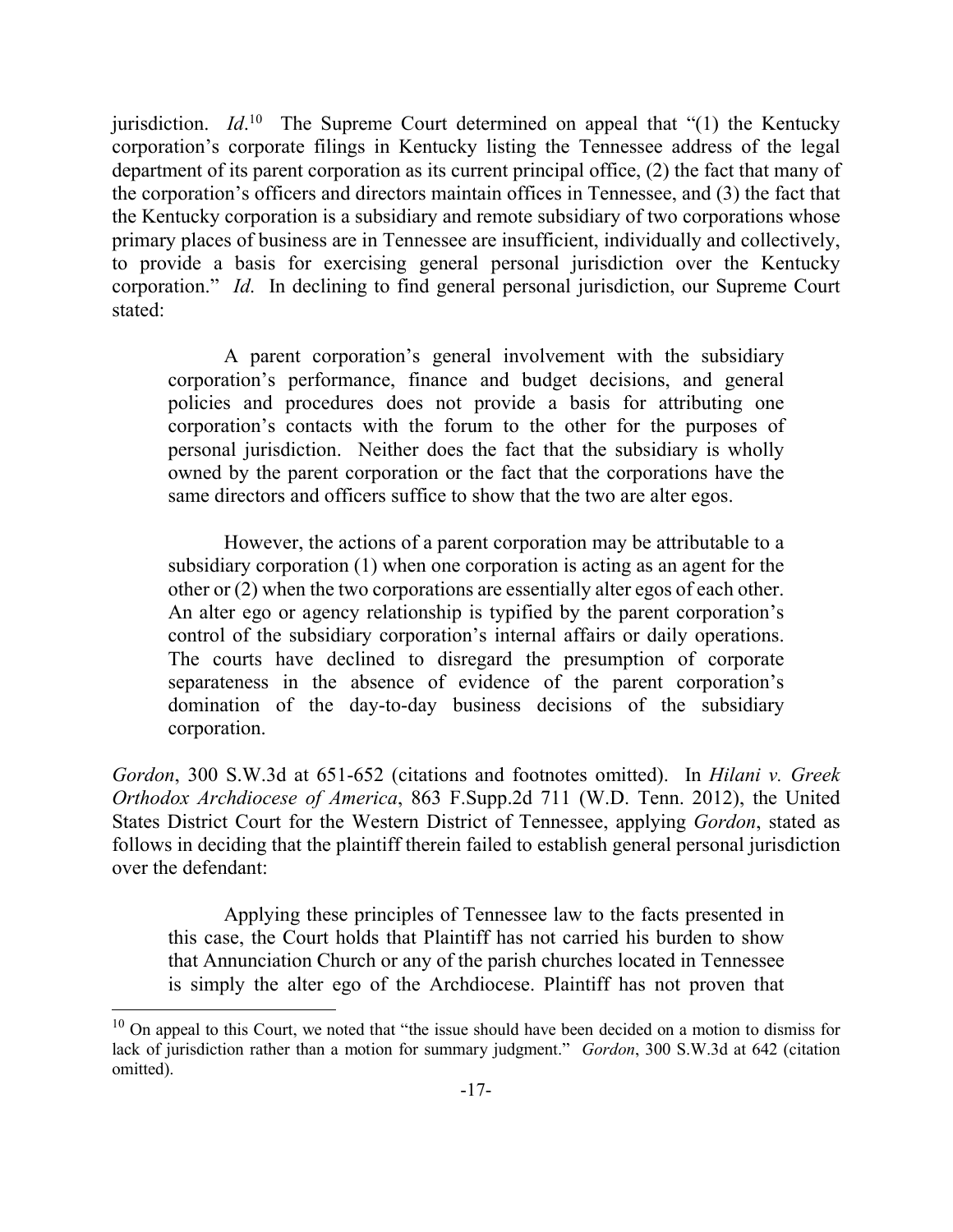Annunciation Church is a sham or dummy corporation or that the local church and the Archdiocese are identical and indistinguishable. Rather, Plaintiff relies heavily on the fact that the Archdiocese promulgates regulations and other rules for all local parishes and has the authority to intervene in the affairs of the local churches. Plaintiff then has attempted to show that Annunciation Church is merely an instrumentality, agent, conduit, or adjunct of the Archdiocese. The Court holds that Defendant's ecclesiastical regulations do not establish that Defendant has complete control over the day-to-day affairs or operations of Annunciation Church or any other of its "subsidiaries." There is no evidence that Defendant approves every decision much less directs every action of the local parish church from its headquarters in New York. At most, the regulations prove that Annunciation Church and other parish churches are member institutions within a larger religious body. As such, Annunciation Church and other parish churches have agreed to be bound by the standards and discipline of the Archdiocese. This association includes providing regular monetary support to Defendant. The Court finds this evidence entirely consistent with the ecclesiastical structure of many religious institutions, which by their very nature have elements of a "top-down" organization, insist on uniformity among member institutions, and provide funds for the support of the governing body. Viewing the evidence in the light most favorable to Plaintiff, Defendant does not exert such control over the daily internal affairs of parish churches that the entities can be said to be alter egos. Therefore, the Court concludes that Plaintiff has not overcome the presumption of corporate separateness, and so the Court does not have general personal jurisdiction over Defendant.

*Hilani*, 863 F.Supp.2d at 721-22 (footnote omitted).

While the foregoing cases analyze general personal jurisdiction, we find the analysis conclusive as to both types of personal jurisdiction for purposes of the present case. Plaintiffs simply did not allege that Presbyterian Church (U.S.A.), A Corporation or Evangelical Presbyterian Church did anything in the state of Tennessee so as to make it fair and just for a Tennessee court to exercise personal jurisdiction over them. The presumption of corporate separateness is recognized in Tennessee, and there is no dispute that these are distinct corporate entities. For purposes of establishing personal jurisdiction, Plaintiffs have merely alleged an "ecclesiastical structure" similar to "many religious institutions." *Hilani*, 863 F.Supp.2d at 721-22. That is insufficient to assert personal jurisdiction over out-of-state defendants. Plaintiffs alleged nothing in the way of continuous, systematic, and substantial conduct by these defendants in the state of Tennessee. Plaintiffs alleged that Presbyterian Church (U.S.A.), A Corporation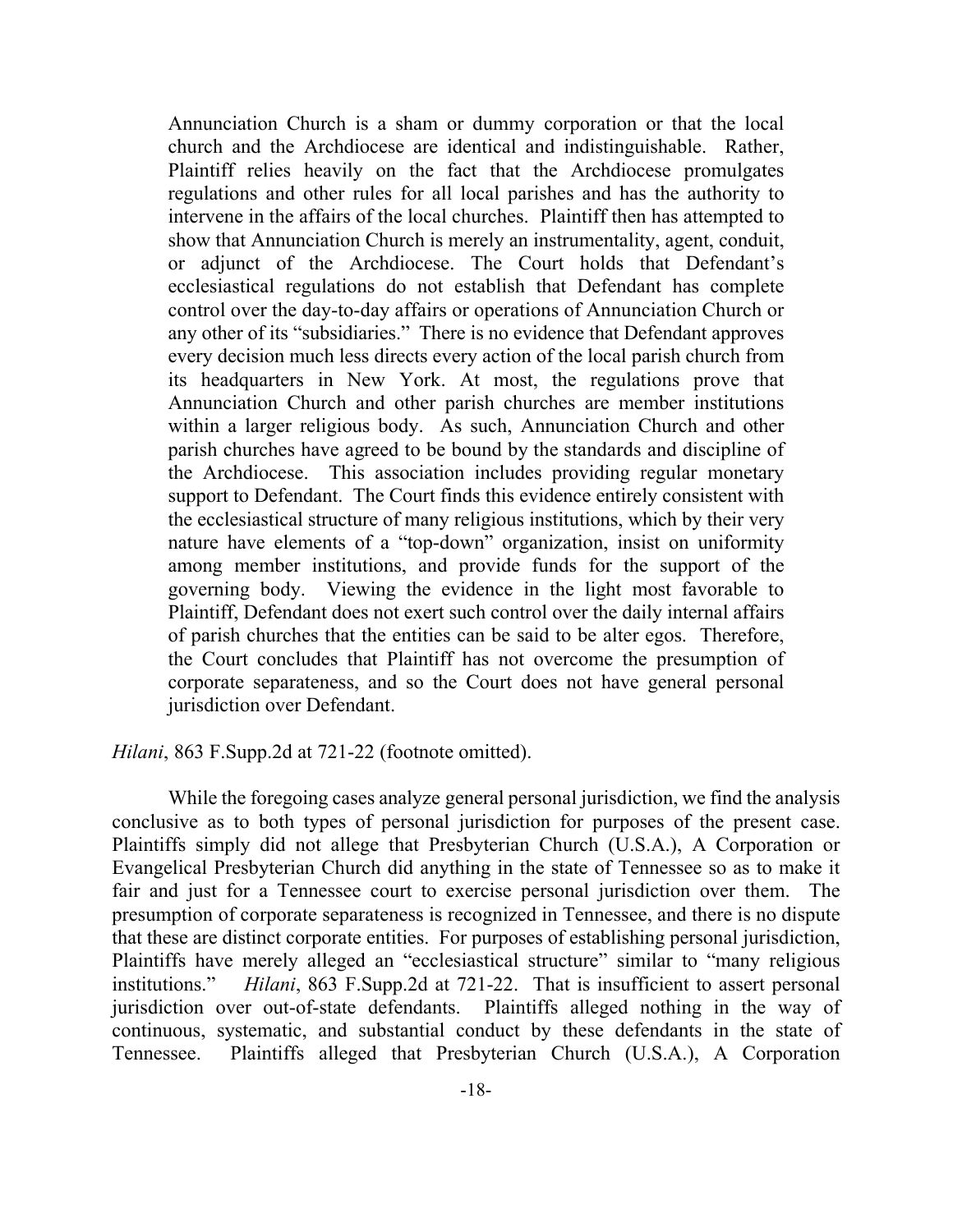commissioned a study on sexual abuse in the church in the 1990s, but they did not make any Tennessee-specific allegations. None of these alleged facts suggest anything like the minimum, sufficient contacts necessary to establish personal jurisdiction. Based upon the allegations contained in Plaintiffs' complaint, Presbyterian Church (U.S.A.), A Corporation and the Evangelical Presbyterian Church lack sufficient minimum contacts with Tennessee such that the Trial Court's exercise of personal jurisdiction over these nonresident defendants would be unfair. We affirm the Trial Court's dismissal of Presbyterian Church (U.S.A.), A Corporation and the Evangelical Presbyterian Church on personal jurisdiction grounds.

We next address whether the Trial Court erred in dismissing Plaintiffs' claims against Woodland; The Presbytery of the Mid-South, Inc; Synod of Living Waters Presbyterian Church (U.S.A.), Inc.; and Presbyterian Church (U.S.A.), A Corporation, on grounds that the statute of limitations expired and that no tolling provisions applied to prevent the running of the statute of limitations. We already have affirmed the dismissal of Presbyterian Church (U.S.A.), A Corporation on grounds of lack of personal jurisdiction. Plaintiffs allege that they were first put on notice of their claims against these other defendants within the year before they filed their complaint, and therefore their claims are timely under Tenn. Code Ann. § 28-3-104 with its one-year statute of limitations for personal injury. The claims at issue were dismissed pursuant to Tenn. R. Civ. P. 12.02(6). Regarding our standard of review for motions to dismiss pursuant to Tenn. R. Civ. P. 12.02(6), the Tennessee Supreme Court has instructed:

A motion to dismiss a complaint for failure to state a claim for which relief may be granted tests the legal sufficiency of the plaintiff's complaint. *Lind v. Beaman Dodge, Inc.*, 356 S.W.3d 889, 894 (Tenn. 2011); *cf. Givens v. Mullikin ex rel. Estate of McElwaney*, 75 S.W.3d 383, 406 (Tenn. 2002). The motion requires the court to review the complaint alone. *Highwoods Props., Inc. v. City of Memphis*, 297 S.W.3d 695, 700 (Tenn. 2009). Dismissal under Tenn. R. Civ. P. 12.02(6) is warranted only when the alleged facts will not entitle the plaintiff to relief, *Webb v. Nashville Area Habitat for Humanity, Inc.*, 346 S.W.3d 422, 426 (Tenn. 2011), or when the complaint is totally lacking in clarity and specificity, *Dobbs v. Guenther*, 846 S.W.2d 270, 273 (Tenn. Ct. App. 1992) (citing *Smith v. Lincoln Brass Works, Inc.*, 712 S.W.2d 470, 471 (Tenn. 1986)).

A Tenn. R. Civ. P. 12.02(6) motion admits the truth of all the relevant and material factual allegations in the complaint but asserts that no cause of action arises from these facts. *Brown v. Tennessee Title Loans, Inc.*, 328 S.W.3d 850, 854 (Tenn. 2010); *Highwoods Props., Inc. v. City of Memphis*, 297 S.W.3d at 700. Accordingly, in reviewing a trial court's dismissal of a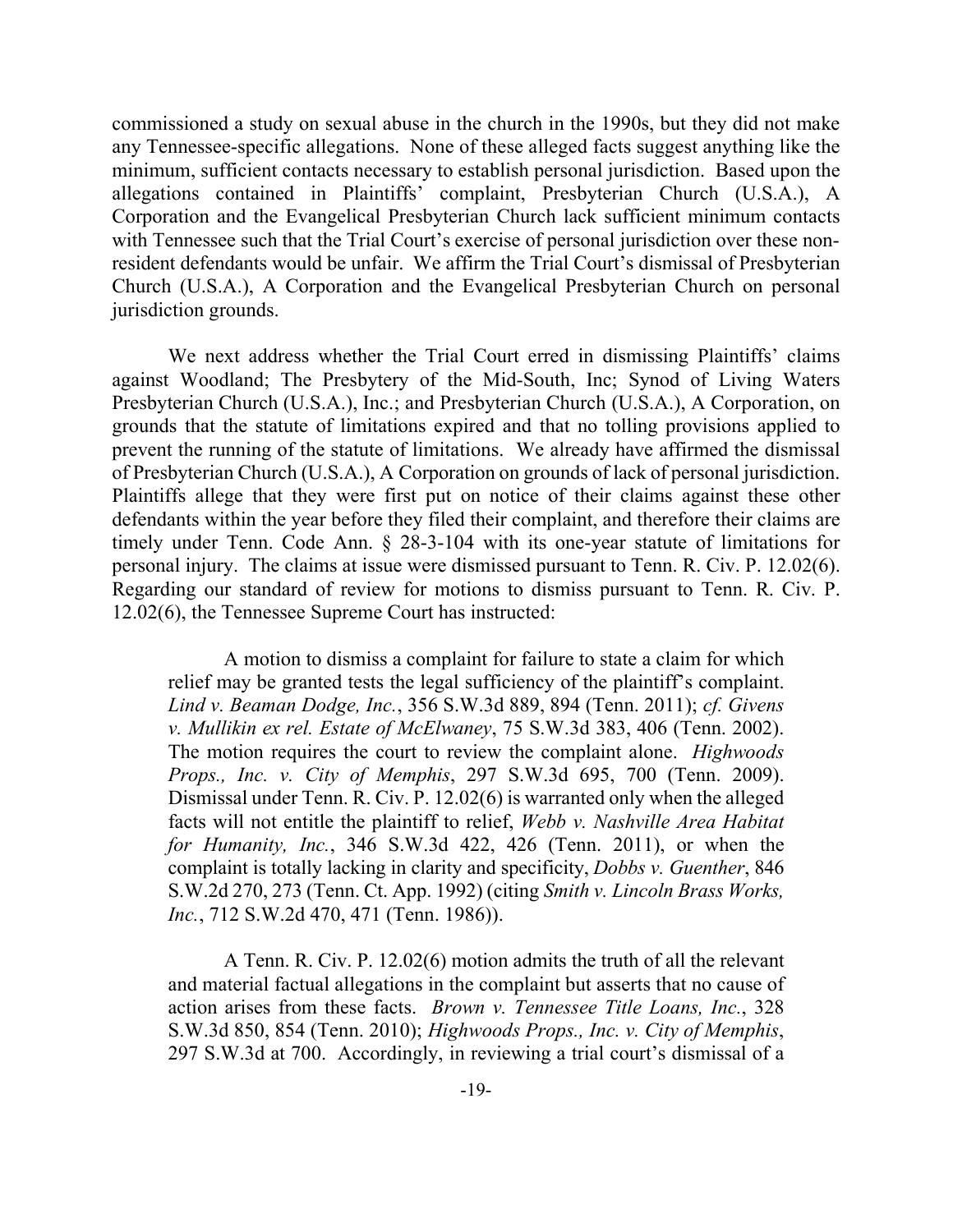complaint under Tenn. R. Civ. P. 12.02(6), we must construe the complaint liberally in favor of the plaintiff by taking all factual allegations in the complaint as true, *Lind v. Beaman Dodge, Inc.*, 356 S.W.3d at 894; *Webb v. Nashville Area Habitat for Humanity, Inc.*, 346 S.W.3d at 426; Robert Banks, Jr. & June F. Entman, *Tennessee Civil Procedure* § 5-6(g), at 5-111 (3d ed. 2009). We review the trial court's legal conclusions regarding the adequacy of the complaint de novo without a presumption of correctness. *Lind v. Beaman Dodge, Inc.*, 356 S.W.3d at 895; *Highwoods Props., Inc. v. City of Memphis*, 297 S.W.3d at 700.

## *SNPCO, Inc. v. City of Jefferson City*, 363 S.W.3d 467, 472 (Tenn. 2012).

On this issue, Plaintiffs cite among other cases our Supreme Court's Opinion in *Redwing v. Catholic Bishop for the Diocese of Memphis,* 363 S.W.3d 436 (Tenn. 2012). The plaintiff in *Redwing*, Mr. Redwing, sued the Roman Catholic Diocese of Memphis alleging sexual abuse by a priest some thirty years before. *Id*. at 442. Mr. Redwing's allegations included:

Mr. Redwing alleged that the Diocese breached its fiduciary duties and acted negligently with regard to the hiring, retention, and supervision of Fr. Guthrie. Mr. Redwing also alleged that the Diocese was aware or should have been aware that Fr. Guthrie was "a dangerous sexual predator with a depraved sexual interest in young boys" and that the Diocese misled him and his family regarding its "knowledge of Father Guthrie's history and propensity for committing sexual abuse upon minors." According to Mr. Redwing's complaint, "[a]fter finding out about Father Guthrie's abuse of minors, the Diocese actively took steps to protect Father Guthrie, conceal the Diocese's own wrongdoing in supervising Father Guthrie, and prevent Norman Redwing and other victims of Father Guthrie from filing civil lawsuits."

*Id.* at 442-43. The Diocese filed a motion to dismiss asserting, as relevant for purposes of the appeal at bar, the statute of limitations as a defense. *Id*. at 443. The trial court ruled against the Diocese on its statute of limitations defense. *Id*. The Diocese filed an application for an extraordinary appeal to the Court of Appeals, which was granted. *Id*. at 443-44. The Court of Appeals panel was split on the issue of whether Mr. Redwing's claim was time-barred:

The majority of the panel concluded that Mr. Redwing was on inquiry notice when he reached the age of majority because he knew he had been abused, he knew who his abuser was, and he knew that his abuser was employed by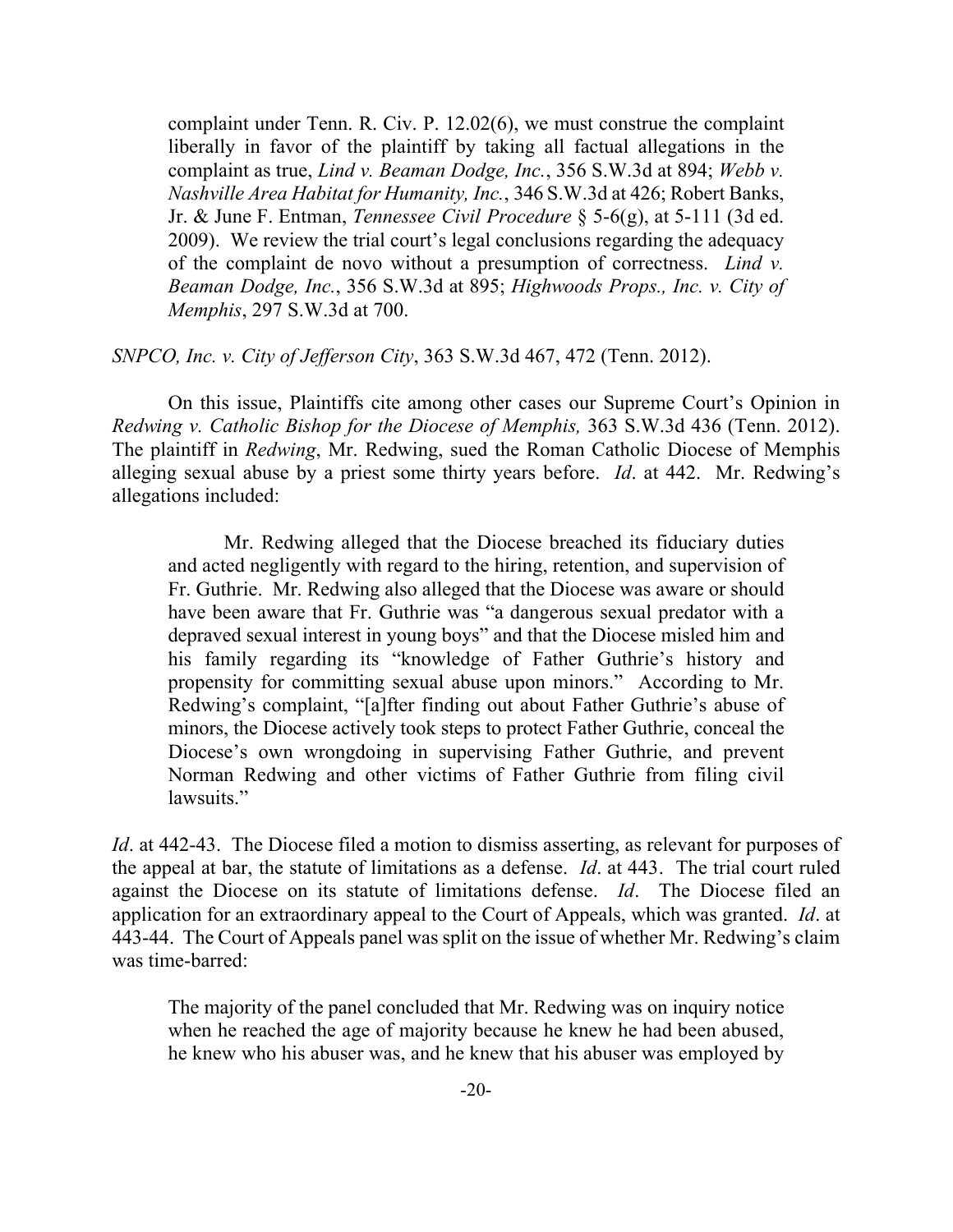the Diocese. *Redwing v. Catholic Bishop for Diocese of Memphis*, No. [W2009-00986-COA-R10-CV,] 2010 WL 2106222, at \*7 [(Tenn. Ct. App. May 27, 2010)]. The majority decided that Mr. Redwing's "conclusory allegation that he exercised reasonable care and diligence is not sufficient to prevent dismissal of the complaint as time-barred [because] the rest of the complaint belies the allegation." *Redwing v. Catholic Bishop for Diocese of Memphis*, 2010 WL 2106222, at \*7. In the majority's view, if Mr. Redwing had filed suit when he reached eighteen years of age, "discovery in that case would have 'provided a mechanism for [him] to learn that the Diocese had been negligent.'" *Redwing v. Catholic Bishop for Diocese of Memphis*, 2010 WL 2106222, at \*7 (quoting *Doe v. Catholic Bishop for Diocese of Memphis*, 306 S.W.3d 712, 730 (Tenn. Ct. App. 2008)).

In her dissenting opinion, Judge Kirby concluded that the majority's dismissal of Mr. Redwing's claims was premature in the context of an appeal of a motion to dismiss*. Redwing v. Catholic Bishop for Diocese of Memphis*, 2010 WL 2106222, at \*10. Judge Kirby noted that Mr. Redwing had alleged in his complaint that the Diocese had undertaken to conceal its wrongdoing and that the Diocese had misled Mr. Redwing. *Redwing v. Catholic Bishop for Diocese of Memphis*, 2010 WL 2106222, at \*8. Judge Kirby also concluded that Mr. Redwing was not on inquiry notice with regard to the Diocese's wrongdoing and that even if Mr. Redwing had promptly filed a lawsuit that he likely would not have discovered the Diocese's involvement. *Redwing v. Catholic Bishop for Diocese of Memphis*, 2010 WL 2106222, at \*9.

*Redwing*, 363 S.W.3d at 444. Mr. Redwing filed a Tenn. R. App. P. 11 application for permission to appeal to the Tennessee Supreme Court, which was granted. *Id*. In its Opinion, the Tennessee Supreme Court articulated the doctrines of equitable estoppel and fraudulent concealment—doctrines allowing a plaintiff in certain circumstances to overcome the expiration of the statute of limitations otherwise— as follows:

The doctrine of equitable estoppel applies only when the defendant engages in misconduct. *B & B Enters. of Wilson Cnty., LLC v. City of Lebanon*, 318 S.W.3d [839] at 849 [(Tenn. 2010)] (quoting *Norton v. Everhart*, 895 S.W.2d [317] at 321 [(Tenn. 1995)]. Examples of circumstances which have prompted the courts to invoke the doctrine of equitable estoppel to prevent a defendant from asserting a statute of limitations defense include: (1) when a defendant promises not to assert a statute of limitations defense, (2) when a defendant promises to pay or otherwise satisfy the plaintiff's claim without requiring the plaintiff to file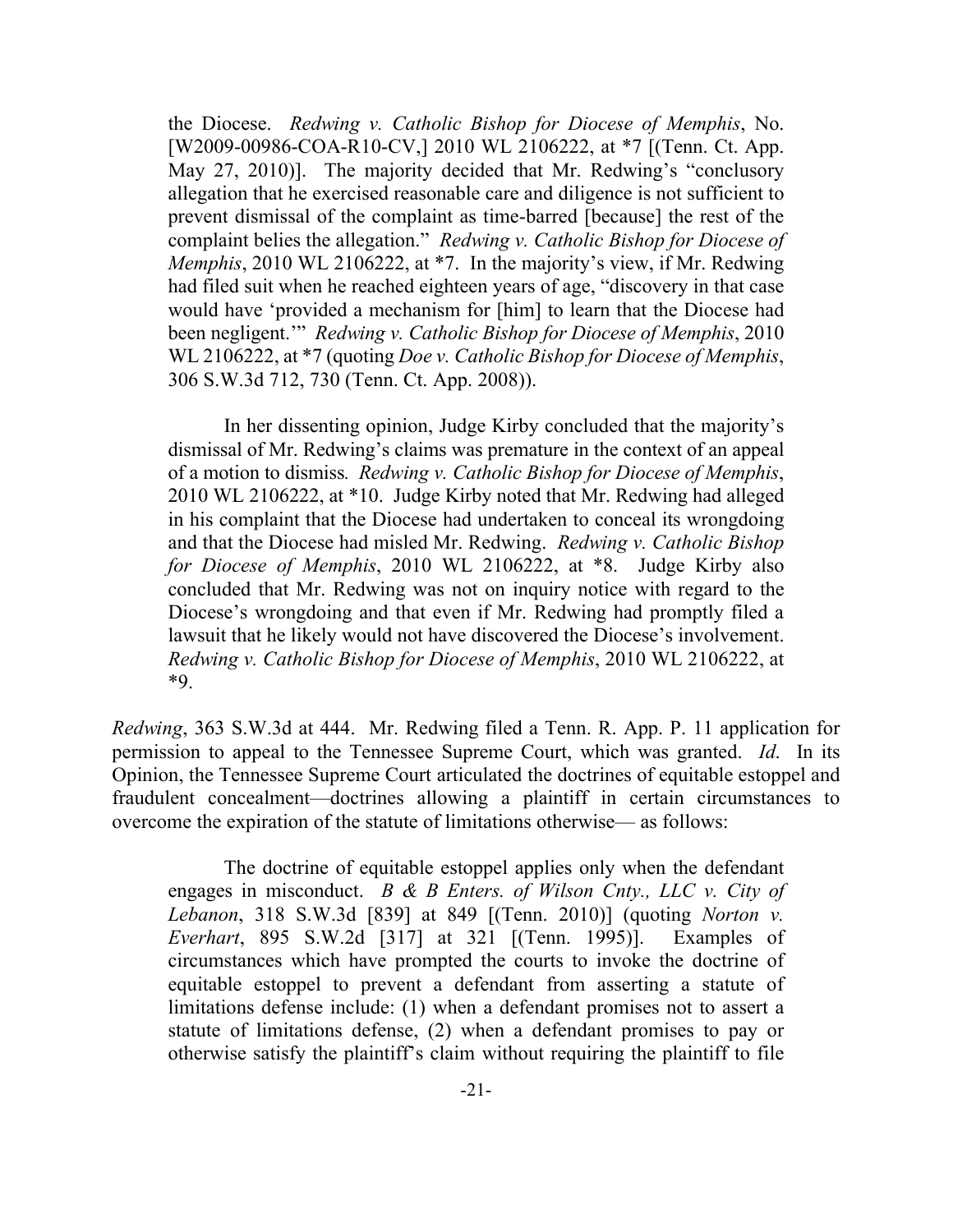suit, and (3) when a defendant promises to settle a claim without litigation following the conclusion of another proceeding between the defendant and a third party.

In the context of defenses predicated on a statute of limitations, the doctrine of equitable estoppel always involves allegations that the defendant misled the plaintiff. *Fahrner v. SW Mfg., Inc.*, 48 S.W.3d [141] at 146  $[$ (Tenn. 2001)]. The focus of an equitable estoppel inquiry "is on the defendant's conduct and the reasonableness of the plaintiff's reliance on that conduct." *Hardcastle v. Harris*, 170 S.W.3d [67] at 85 [(Tenn. Ct. App. 2004)]; *see also Fahrner v. SW Mfg., Inc.*, 48 S.W.3d at 146. Determining whether to invoke the doctrine of equitable estoppel to counter a statute of limitations defense requires the courts to examine the facts and circumstances of the case to determine whether the defendant's conduct is sufficiently unfair or misleading to outweigh the public policy favoring the enforcement of statutes of limitations. *Hardcastle v. Harris*, 170 S.W.3d at 85.

Plaintiffs asserting equitable estoppel must have acted diligently in pursuing their claims both before and after the defendant induced them to refrain from filing suit. The statute of limitations is tolled for the period during which the defendant misled the plaintiff. *Fahrner v. SW Mfg., Inc.*, 48 S.W.3d at 146; *Lusk v. Consolidated Aluminum Corp.*, 655 S.W.2d 917, 920-21 (Tenn. 1983). The plaintiff must demonstrate that suit was timely filed after the plaintiff knew or, in the exercise of reasonable diligence, should have known that the conduct giving rise to the equitable estoppel claim had ceased to be operational. *See Ingram v. Earthman*, 993 S.W.2d at 633. At the point when the plaintiff knows or should know that the defendant has misled him or her, the original statute of limitations begins to run anew, and the plaintiff must file his or her claim within the statutory limitations period. *Fahrner v. SW Mfg., Inc.*, 48 S.W.3d at 146.

\*\*\*

A claim of fraudulent concealment to toll the running of a statute of limitations contains four elements. The plaintiff invoking the fraudulent concealment doctrine must allege and prove: (1) that the defendant affirmatively concealed the plaintiff's injury or the identity of the wrongdoer or failed to disclose material facts regarding the injury or the wrongdoer despite a duty to do so; (2) that the plaintiff could not have discovered the injury or the identity of the wrongdoer despite reasonable care and diligence;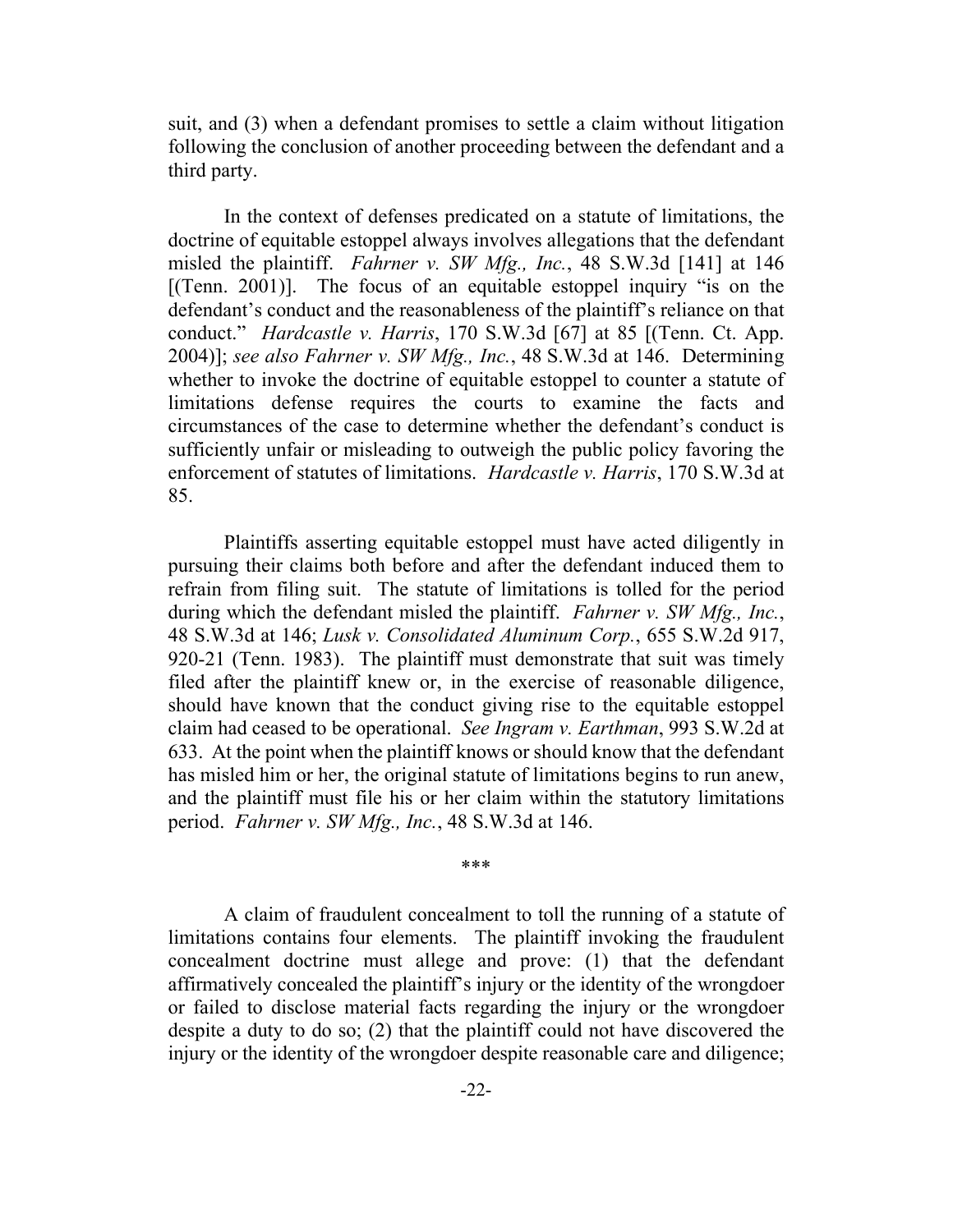(3) that the defendant knew that the plaintiff had been injured and the identity of the wrongdoer; and (4) that the defendant concealed material information from the plaintiff by "'withholding information or making use of some device to mislead' the plaintiff in order to exclude suspicion or prevent inquiry."

Plaintiffs asserting the doctrine of fraudulent concealment to toll the running of a statute of limitations must demonstrate that they exercised reasonable care and diligence in pursuing their claim. *See Vance v. Schulder*, 547 S.W.2d 927, 930 (Tenn. 1977); *Ray v. Scheibert*, 224 Tenn. 99, 104, 450 S.W.2d 578, 580-81 (1969). The statute of limitations is tolled until the plaintiff discovers or, in the exercise of reasonable diligence, should have discovered the defendant's fraudulent concealment or sufficient facts to put the plaintiff on actual or inquiry notice of his or her claim. *See Fahrner v. SW Mfg., Inc.*, 48 S.W.3d at 145. At the point when the plaintiff discovers or should have discovered the defendant's fraudulent concealment or sufficient facts to put the plaintiff on actual or inquiry notice of his or her claim, the original statute of limitations begins to run anew, and the plaintiff must file his or her claim within the statutory limitations period.

*Redwing*, 363 S.W.3d at 460-63 (footnotes omitted). The Tennessee Supreme Court concluded that the Court of Appeals erred by dismissing Mr. Redwing's complaint based upon the running of the statute of limitations "at this stage of the proceeding." *Id*. at 467. The Tennessee Supreme Court reviewed Mr. Redwing's allegations:

Mr. Redwing's amended complaint contains numerous allegations against the Roman Catholic Church in general and the Diocese in particular. With regard to the Roman Catholic Church, the complaint states that

It is the practice of the Roman Catholic Church, through its cardinals, bishops, priests and other officials and agents, to conceal instances of child sexual abuse and complaints by victims. [The Roman Catholic Church] zealously maintains the secrecy of the horrifying truth of rampant child sexual abuse in The Church, by among other things:

• Failing to disclose complaints to law enforcement officials, parishioners and the public;

• Maintaining secret archives and files of evidence of sex abuse, accessible only to the bishops;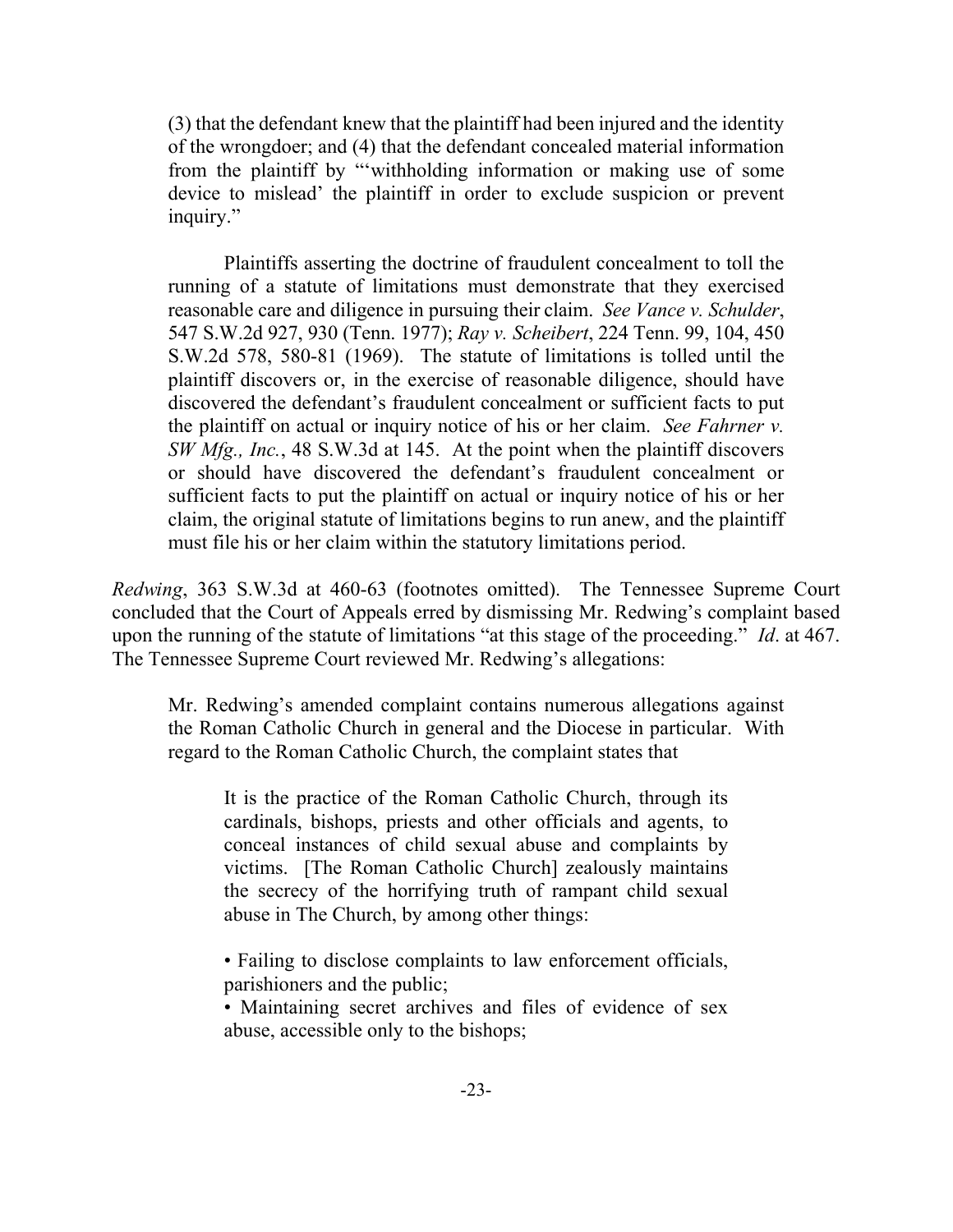• Instructing Church officials in destruction of incriminating documents and spoliation of evidence regarding sexual abuse by clergy;

• Transferring sex offending clergy to The Church facilities in other locations where their pasts would not be known to parishioners, and the abusers would have a "fresh start" with a new group of vulnerable children;

• Threatening and coercing victims and their families to withdraw complaints and retract allegations of sexual abuse;

• Paying "hush money" to victims and their families, in exchange for promises of non-disclosure and confidentiality.

With specific regard to the Diocese, Mr. Redwing's complaint alleges that

At the time that Mr. Redwing was abused by Father Guthrie, Mr. Redwing and/or his family were unaware of the Diocese's knowledge of Father Guthrie's sexual interest in young boys. In fact, Mr. Redwing and/or his family were misled by the Diocese with regard to the Diocese's knowledge of Father Guthrie's history and propensity for committing sexual abuse upon minors.

After finding out about Father Guthrie's abuse of minors, the Diocese actively took steps to protect Father Guthrie, conceal the Diocese's own wrongdoing in supervising Father Guthrie, and prevent Norman Redwing and other victims of Father Guthrie from filing civil lawsuits.

*Redwing*, 363 S.W.3d at 465-66. Our Supreme Court stated that whether Mr. Redwing exercised reasonable diligence to discover his claims against the Diocese was a question of fact. *Id*. at 466. Since the matter was disposed of at the motion to dismiss stage, the facts available were limited to those contained in Mr. Redwing's amended complaint. *Id*. The Tennessee Supreme Court concluded:

Ultimately, the decisions regarding the Diocese's alleged fraudulent concealment of its knowledge of and responsibility for Fr. Guthrie's conduct and Mr. Redwing's diligence in pursuing his claim against the Diocese will require further development of the facts through discovery. The current record contains no information regarding (1) when and how Mr. Redwing or his parents asked the Diocese about its knowledge of Fr. Guthrie's conduct, (2) the manner in which the Diocese misled Mr. Redwing or his parents, (3)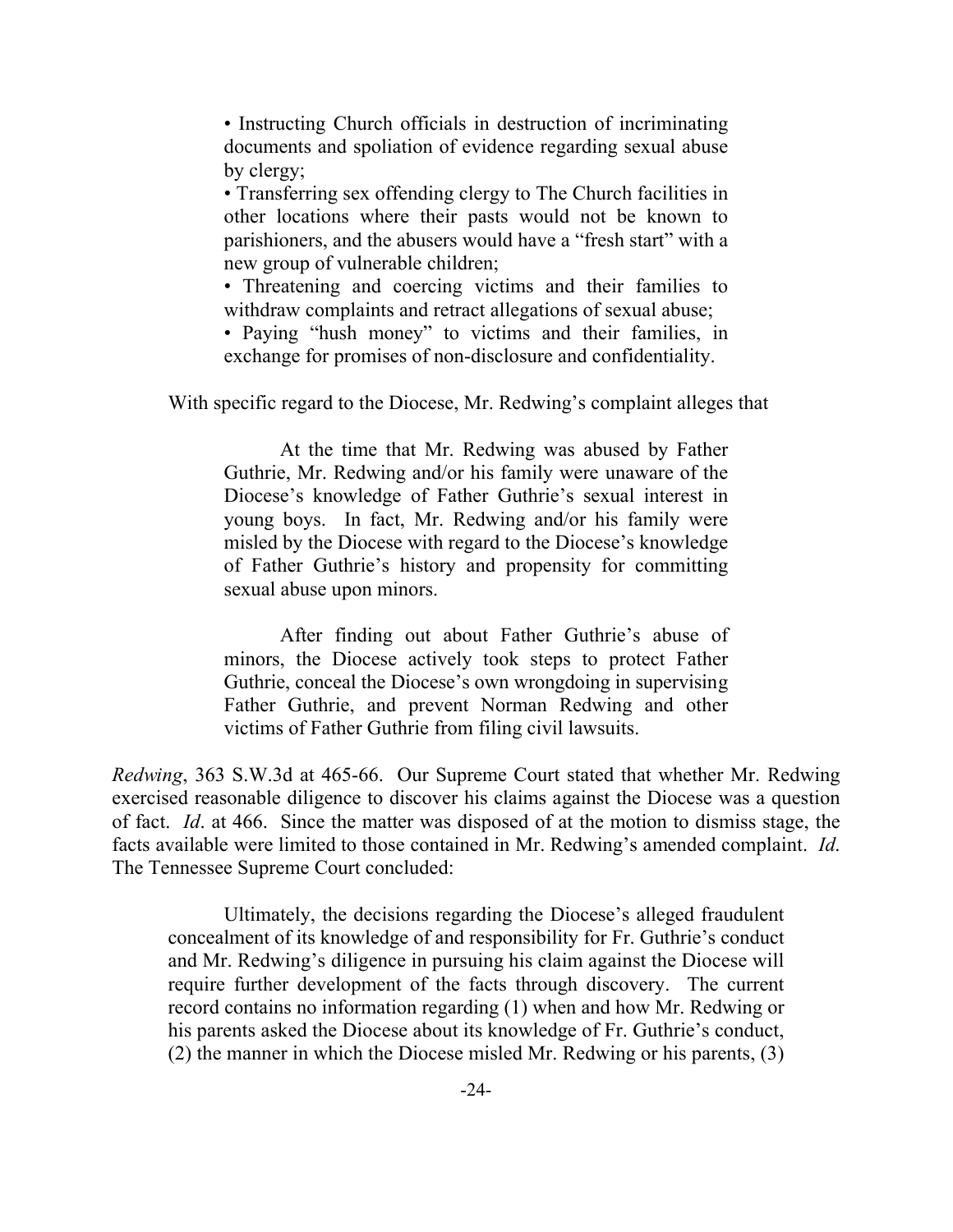the steps Mr. Redwing took to pursue claims against Fr. Guthrie prior to Fr. Guthrie's death, (4) when and under what circumstances Mr. Redwing learned or should have learned about the public accounts of the charges that the Roman Catholic Church was engaged in a systematic cover-up of its knowledge of and responsibility for the acts of child abuse committed by its priests, and (5) when and under what circumstances Mr. Redwing learned or should have learned that the Diocese was engaging in the same conduct allegedly engaged in by the Roman Catholic Church.

Because the Diocese has made out a prima facie statute of limitations defense, the burden is on Mr. Redwing to demonstrate that his claims against the Diocese should not be time-barred. Our denial of the Diocese's motion to dismiss does not prevent the Diocese from continuing to assert its statute of limitations defense or to again pursue this defense by motion or otherwise once all the relevant facts are known. However, at this stage of the proceeding, we find that the Court of Appeals erred by dismissing Mr. Redwing's complaint based on the running of the statute of limitations.

# *Redwing*, 363 S.W.3d at 467.

We agree with Plaintiffs that *Redwing* is highly instructive and controlling to the appeal at bar. Both *Redwing* and the present case concern allegations of an institutional cover-up of child sexual abuse perpetrated by a clergyman and a question of whether the applicable statute of limitations was tolled. Just like the plaintiff in *Redwing*, Plaintiffs "knew [they were] abused, knew the identity of the abuser, and knew the abuser was an employee of the employer." *Id*. at 464 (quoting *Redwing v. Catholic Bishop for Diocese of Memphis*, W2009-00986-COA-R10-CV, 2010 WL 2106222, at \*7 (Tenn. Ct. App. May 27, 2010)). Based upon their complaint, Plaintiffs knew they were abused at the time; knew Stanford abused them; and knew Stanford was Woodland's pastor. However, our Supreme Court in *Redwing* determined that this factual scenario was not dispositive of whether the statute of limitations had run. The High Court traced the development of the discovery rule, which replaced the harsher accrual rule that preceded it. *Redwing*, 363 S.W.3d at 458. Without a tolling theory, or application of the discovery rule, Plaintiffs' 2020 lawsuit for events alleged to have occurred in the 1990s would be time-barred given the applicable one-year statute of limitations which would have begun to run upon Plaintiffs' attaining majority age.<sup>11</sup> Plaintiffs do assert such theories; they assert both fraudulent concealment and equitable estoppel.

 $\overline{a}$ 

 $11$  For the youngest Plaintiff, this would have been circa 2003.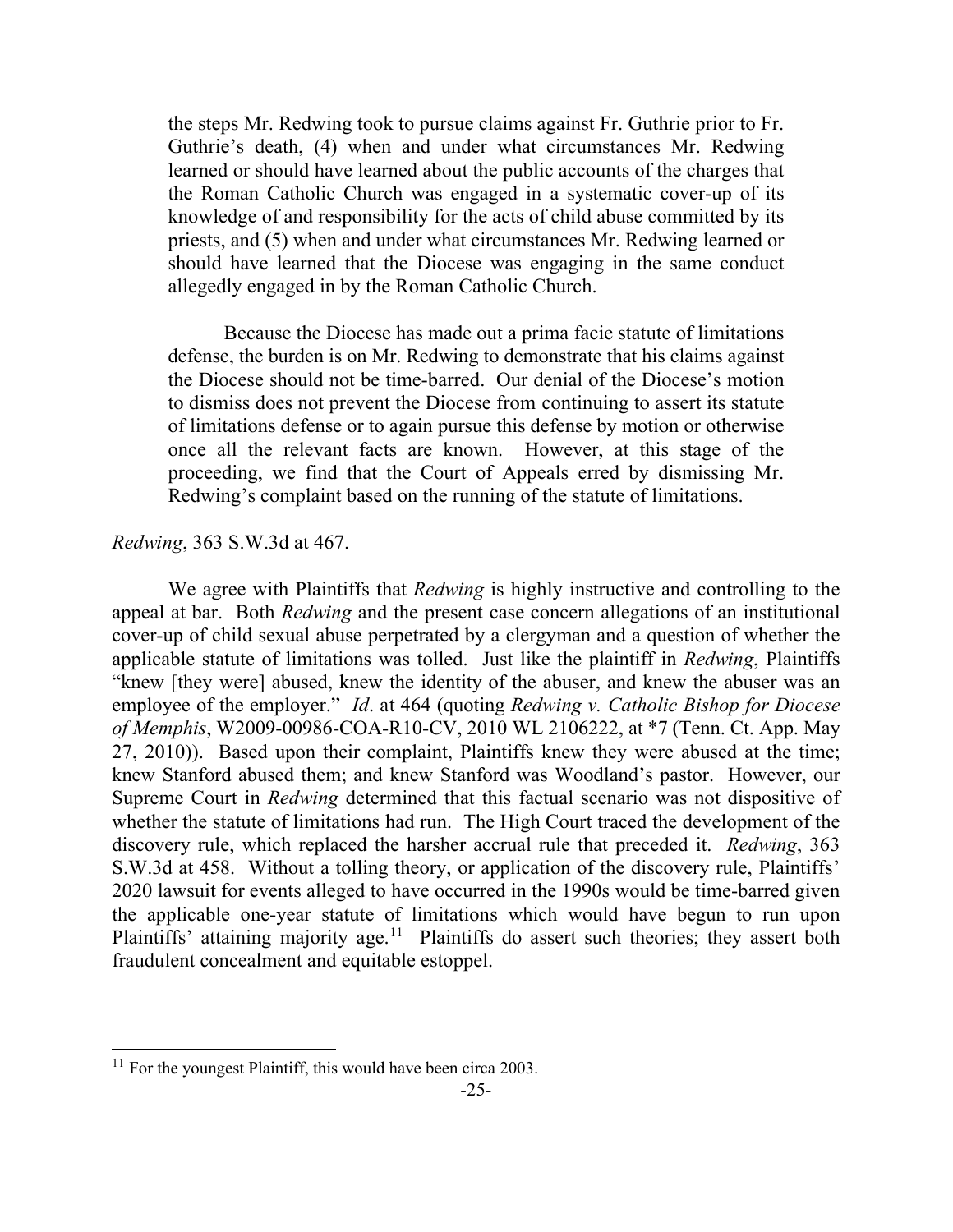In its brief on appeal, Woodland attempts to distinguish *Redwing* from the present case. Woodland states that, based upon the allegations in Plaintiffs' complaint, Plaintiffs knew in the 1990s that their claims were not taken seriously by the church; that the Presbyterian Church's alleged knowledge of sexual abuse was not unavailable to Plaintiffs due to any fraud; that Plaintiffs knew first-hand that Woodland did not have any effective policies to protect them at the time; and that Plaintiffs failed to exercise reasonable care and diligence in pursuing their claim by waiting some two decades to sue.

As this case was disposed of at the motion to dismiss stage, we examine Plaintiffs' complaint to determine whether Plaintiffs have successfully alleged fraudulent concealment. Plaintiffs alleged, among many other things, that "[i]n the summer of 2019, the Plaintiffs were told by former Woodland Presbyterian pastor John Sowers that a 'full investigation' was done at the time the complaints were made in the 1990s"; that "[t]he Plaintiffs recently learned that the 'full investigation' was a complete 'whitewash'"; that "[u]pon information and belief efforts were undertaken to conceal and hide this illegal and heinous activity"; and that "Woodland Presbyterian Church, including its Session, the Presbytery of the Mid-South, Synod of Living Waters, Presbyterian Church (U.S.A.), and their agents and employees were aware of the risks of clergy abuse in the Presbyterian Church in the early 1990s prior to their abuse but failed to implement policies that would protect its own members, including them." Plaintiffs' allegations that "efforts were undertaken to conceal and hide this illegal and heinous activity" and that the investigation was a "whitewash,"<sup>12</sup> factual allegations we are bound to accept as true at the motion to dismiss stage, are supportive of fraudulent concealment.

In *Redwing*, our Supreme Court articulated the elements necessary to establish fraudulent concealment, as set out above. In line with those elements, Plaintiffs' complaint alleges (1) that the institutional defendants in question failed to disclose and/or concealed material facts regarding the injury or the wrongdoer despite a duty to do so; (2) that Plaintiffs could not have discovered the institutional conduct despite reasonable care and diligence in view of the "whitewash"; (3) that the institutional defendants in question knew or should have known of the sexual abuse in the church to include Plaintiffs' allegations against Stanford; and (4) that the institutional defendants in question concealed material information from Plaintiffs by means of a "whitewash." In addition, Plaintiffs allege they discovered in June 2019 new information about their experiences when John Doe 3 contacted Pastor Matt Miller at Woodland and was told Miller believed Plaintiffs because he had heard stories supporting their claims. Whether Plaintiffs can substantiate their claims is another matter, but at this stage they have alleged that The Presbytery of the Mid-South, Inc., and Synod of Living Waters Presbyterian Church (U.S.A.), Inc. are liable for

l

<sup>&</sup>lt;sup>12</sup> "Whitewash" means "to gloss over or cover up (something, such as a record of criminal behavior)," or, as a noun, "an act or instance of glossing over or of exonerating." MERRIAM-WEBSTER, https://www.merriam-webster.com/dictionary/whitewash (last accessed May 31, 2022).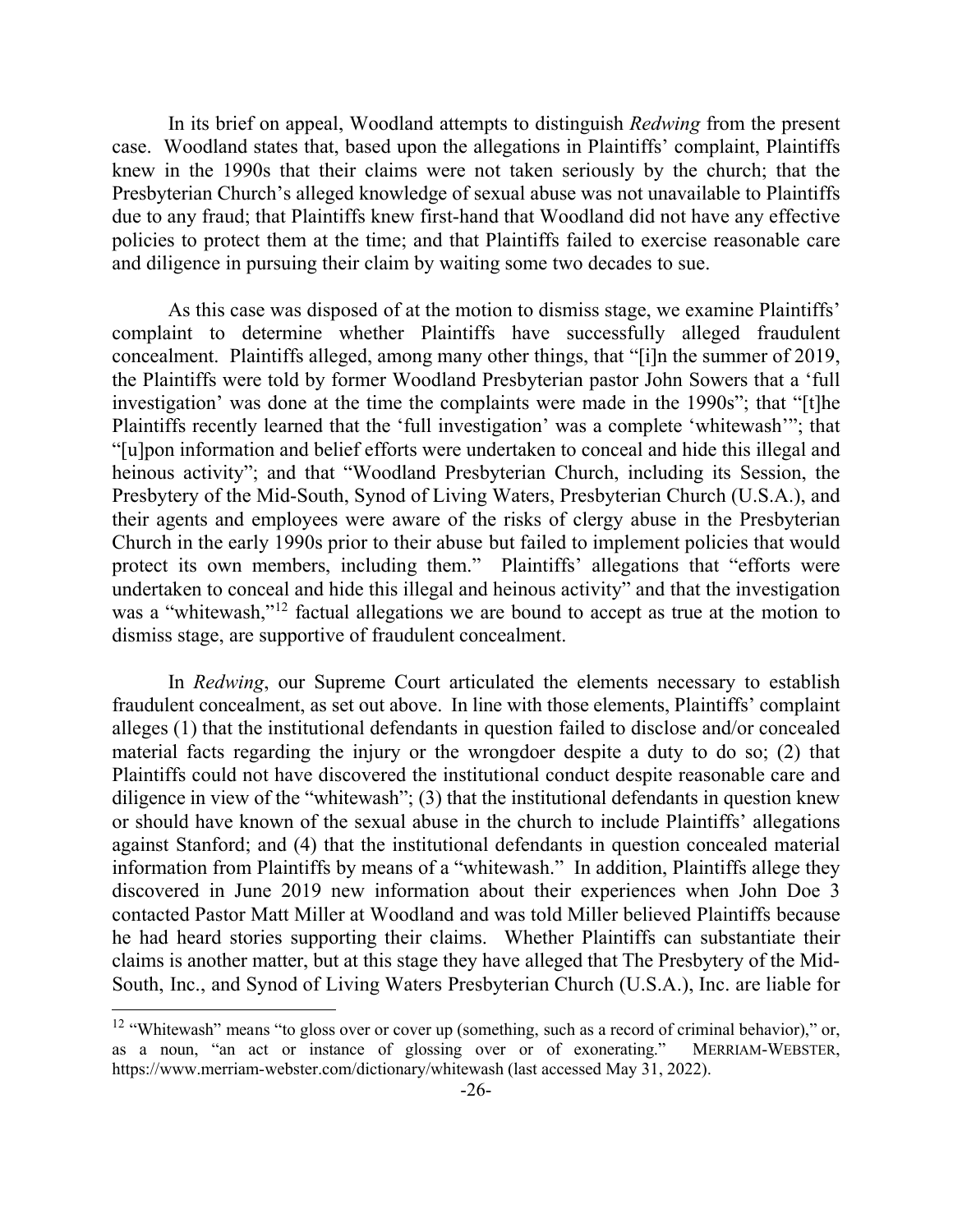Woodland's conduct based upon principles of agency and vicarious liability. Plaintiffs' factual allegations related to agency and vicarious liability as well as these defendants' own negligence, while not richly detailed as to the Presbyterian Church's structure, are sufficient to withstand the institutional defendants' motions to dismiss for failure to state a claim.

Plaintiffs' allegations are not identical to those in *Redwing*, but they are sufficiently analogous. We are obliged to adhere to our Supreme Court's precedents, and *Redwing* has never been overruled. Plaintiffs have successfully alleged that the applicable one-year statute of limitations did not begin to run until June 2019 due to fraudulent concealment.<sup>13</sup> We take no position on the merits of Plaintiffs' lawsuit, and the institutional defendants may yet successfully assert their statute of limitations defense in this case. However, consonant with our Supreme Court's Opinion in *Redwing*, we hold that dismissal of Plaintiffs' complaint based upon the running of the statute of limitations was premature at the motion to dismiss stage given the factual allegations contained in Plaintiffs' complaint. We reverse the Trial Court's dismissal of Plaintiffs' complaint based upon the running of the statute of limitations against Woodland; The Presbytery of the Mid-South, Inc; and Synod of Living Waters Presbyterian Church (U.S.A.), Inc.

We next address whether the Trial Court erred in dismissing Plaintiffs' negligent infliction of emotional distress claim from 2019 against Woodland; Presbytery of the Central South, Inc.; and Evangelical Presbyterian Church. We already have affirmed the dismissal of Evangelical Presbyterian Church on personal jurisdiction grounds. "The elements of a claim for negligent infliction of emotional distress include the elements of a general negligence claim, which are duty, breach of duty, injury or loss, causation in fact, and proximate causation." *Rogers v. Louisville Land Co.*, 367 S.W.3d 196, 206 (Tenn. 2012) (citation and footnote omitted). The plaintiff must also prove that the defendant's negligence caused the plaintiff "serious or severe emotional injury." *Id*. (citation and footnote omitted). Plaintiffs alleged that Woodland disclosed their names to the media in 2019, and that Presbytery of the Central South, Inc. is vicariously liable because Woodland is a member of that body. Woodland argues in its brief that Plaintiffs failed to established that Woodland had any legal duty toward Plaintiffs in 2019; that no special relationship such as the clergy-parishioner relationship existed between Woodland and Plaintiffs in 2019; that the alleged release of Plaintiffs' names was not so extreme or outrageous as to

l

<sup>&</sup>lt;sup>13</sup> Plaintiffs also relied upon the doctrine of equitable estoppel, although they did not pursue that argument with the same vigor as that for fraudulent concealment. In *Redwing*, our Supreme Court found that "[t]he factual allegations in Mr. Redwing's amended complaint are inconsistent with an equitable estoppel claim" and "[t]his lack of knowledge, while not inconsistent with a fraudulent concealment claim, undermines his equitable estoppel claim because knowledge of a claim against the defendant prior to the running of the statute of limitations is a necessary ingredient of an equitable estoppel claim." 363 S.W.3d at 465. We find the same logic holds true in the appeal at bar. The doctrine of equitable estoppel is unavailing to Plaintiffs.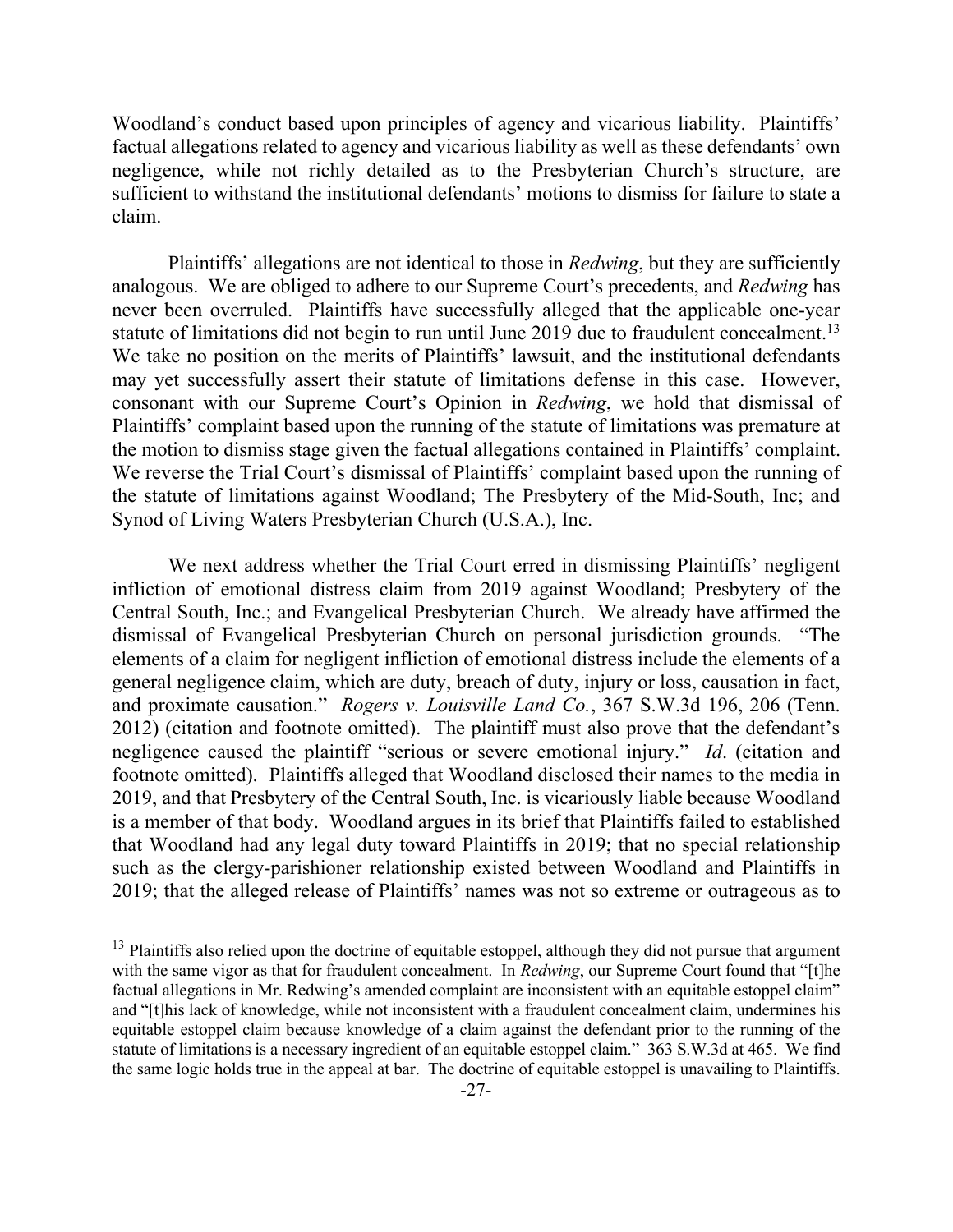cause a reasonable person to suffer serious or severe emotional injury; and that Plaintiffs did not allege that the media disseminated their names to the public.

With respect to the question of Woodland's duty of care to Plaintiffs in 2019, our Supreme Court in *Redwing* stated that "[a] religious institution's fiduciary obligations cannot be predicated on a religious duty and cannot arise solely from the relationship between the institution and its members." 363 S.W.3d at 455. However, we do not interpret our Supreme Court's instructions regarding a religious institution's fiduciary obligations to exclude the possibility that Woodland owed a duty of care to Plaintiffs in 2019 on grounds other than those ruled out in *Redwing*. In *Marla H. v. Knox County*, 361 S.W.3d 518, 521 (Tenn. Ct. App. 2011), which involved an action for negligent infliction of emotional distress, this Court addressed whether a school resource officer owed a duty to exercise reasonable care when showing graphic accident photographs to a class of seventh grade students and whether that duty was breached. One of the photographs was of a student's deceased father. *Id*. We reversed the trial court's finding at a bench trial that the school resource officer failed to exercise reasonable care. *Id*. However, we concluded that the officer did owe a duty. *Id*. In our discussion of the issue, we noted that whether a duty of care exists is a question of law which we review de novo, and "'[w]hen the existence of a particular duty is not a given or when the rules of the established precedents are not readily applicable, courts will turn to public policy for guidance.'" *Id*. at 531, 534 (quoting *Satterfield v. Breeding Insulation Co.*, 266 S.W.3d 347, 365 (Tenn. 2008); additional citation omitted). This Court further set out a number of factors to consider in determining whether a duty of care exists:

(1) the foreseeable probability of the harm or injury occurring; (2) the possible magnitude of the potential harm or injury; (3) the importance or social value of the activity engaged in by the defendant; (4) the usefulness of the conduct to the defendant; (5) the feasibility of alternative conduct that is safer; (6) the relative costs and burdens associated with that safer conduct; (7) the relative usefulness of the safer conduct; and (8) the relative safety of alternative conduct.

*Marla H.*, 361 S.W.3d at 531 (quoting *Satterfield*, 266 S.W.3d at 365).

In the present case, Plaintiffs have alleged that Woodland released their names to the media, causing them emotional distress. We have little difficulty concluding that releasing Plaintiffs' names to the media could, foreseeably, cause them significant emotional distress. We also are hard-pressed to identify the importance or social value attendant to Woodland's releasing the names of alleged sexual abuse victims to the media, or how that would be useful to Woodland. On the contrary, the socially useful or valuable activity would be that of encouraging victims of sexual abuse and alleged institutional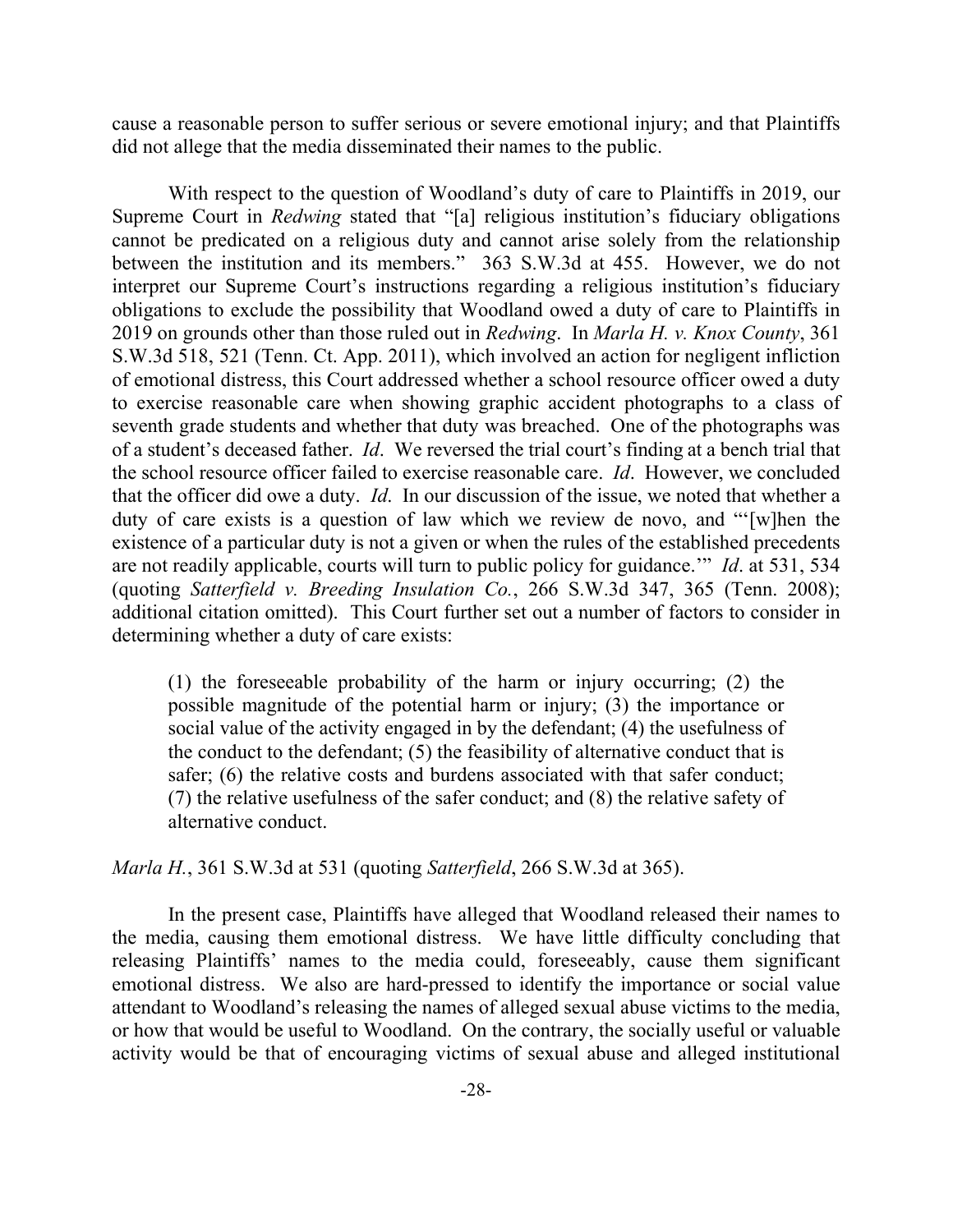cover-up to come forward, not chilling disclosure by releasing their names to the media so they might well have to relive their experiences exposed in the public eye. As to safer, more feasible and useful alternative conduct, it is unclear how the conduct alleged was either useful or necessary to begin with so as to warrant an alternative—based on Plaintiffs' complaint, Woodland could simply have refrained from releasing Plaintiffs' names to the media. We conclude that Woodland owed Plaintiffs a duty of reasonable care in safeguarding Plaintiffs' identities. In addition, while Plaintiffs' not alleging that the media further disseminated their names may be relevant to damages, it is not dispositive as to whether a duty existed. Our conclusion that Woodland owed Plaintiffs a duty of care in 2019 in no way derives from Plaintiffs' former membership or attendance of, or religious relationship with, Woodland. Our conclusion would be the same if Woodland were a secular organization facing the same allegations.

We further disagree with Woodland in its contention that the act of releasing Plaintiffs' names to the media was insufficiently extreme or outrageous to sustain a claim of negligent infliction of emotional distress. While Woodland notes correctly that "[v]iable NIED claims commonly arise from extreme and outrageous events resulting in death, dismemberment, or serious physical injury to someone other than the named plaintiff" (citations omitted), Tennessee law does not preclude the possibility that a negligent infliction of emotional distress claim may be based upon the kind of conduct asserted here. With respect to Presbytery of the Central South, Inc., Plaintiffs have alleged it is liable as well through principles of agency and vicarious liability. We are ill-suited at this stage of the proceedings to tease out the relationship between Woodland and this Tennessee-based organization, Presbytery of the Central South, Inc. Plaintiffs have alleged enough to survive these defendants' motions to dismiss for failure to state a claim with respect to negligent infliction of emotional distress. We reverse the Trial Court in its dismissal of Plaintiffs' negligent infliction of emotional distress claim against Woodland and Presbytery of the Central South, Inc.

The fourth and final issue we address is whether the Trial Court abused its discretion, both in denying Plaintiffs discovery and in declining to enter default judgment against Stanford. As we reverse in significant part the Trial Court's judgment and remand this case to the Trial Court for further proceedings consistent with this Opinion, we vacate the Trial Court's orders on discovery and Plaintiffs' motion for default judgment against Stanford for these issues to be considered anew on remand in light of our Opinion.